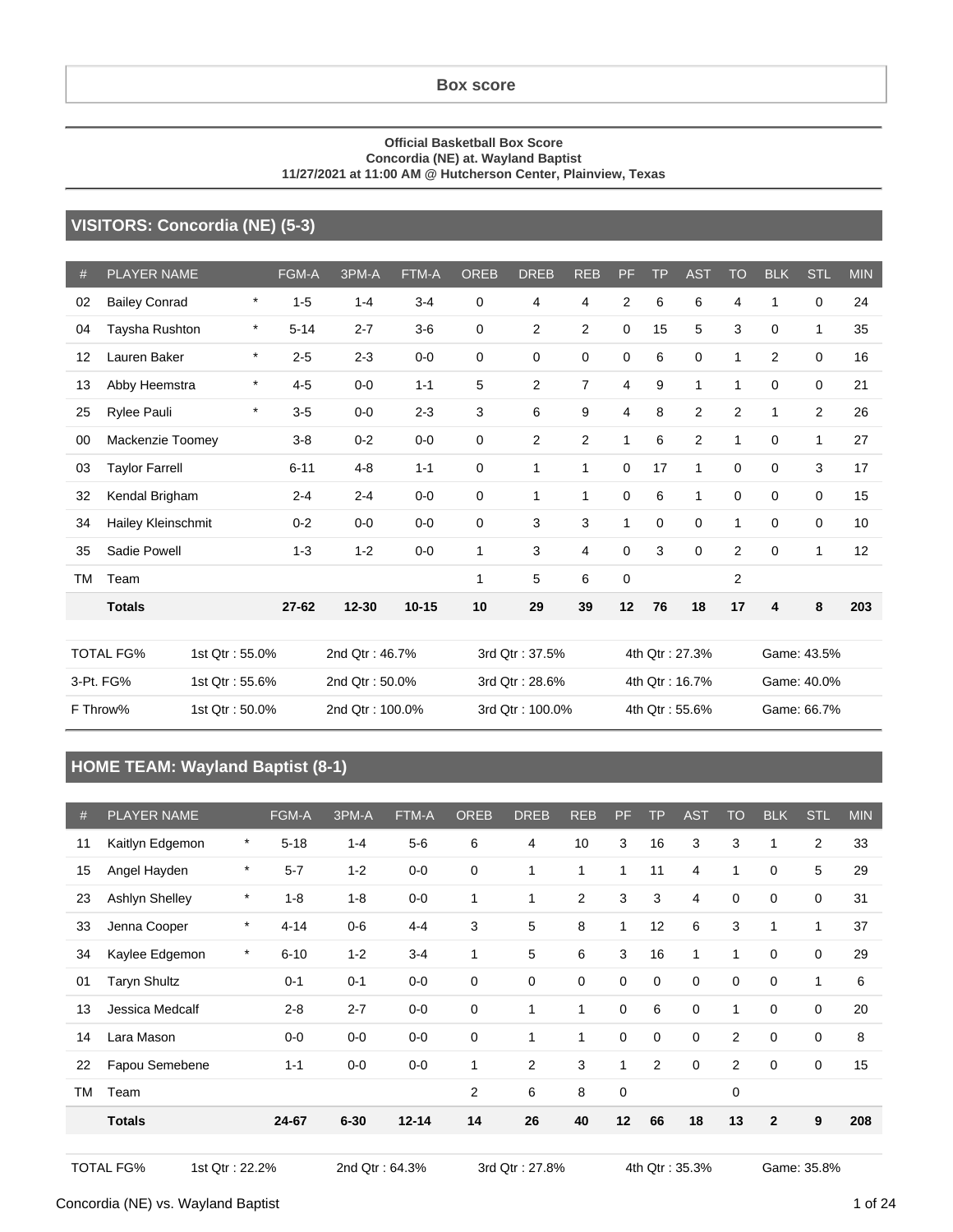| 3-Pt. FG% | 1st Otr : 14.3%  | 2nd $Qtr: 60.0\%$ | 3rd Otr : 0%     | 4th Qtr : 20.0% | Game: 20.0% |
|-----------|------------------|-------------------|------------------|-----------------|-------------|
| F Throw%  | 1st Qtr : 100.0% | 2nd Otr: 87.5%    | 3rd Qtr : 100.0% | 4th Qtr: 50.0%  | Game: 85.7% |

| <b>SCORE BY PERIODS</b> |    | $\mathcal{P}$ | $-3$ | $\overline{4}$ | <b>TOTAL</b> |
|-------------------------|----|---------------|------|----------------|--------------|
| Concordia (NE)          |    | 28 21         |      | 15 12 -        | -76          |
| <b>Wayland Baptist</b>  | 11 | 28. L         | 12   | 15             | 66           |

**Officials:** ,,

**Attendance:** 0

**Technical fouls: CUNEW-None. WAYLAND-None.**

**Points in the paint:** CUNEW-28, WAYLAND-26. **Points off turnovers:** CUNEW-13, WAYLAND-20. **2nd chance points:** CUNEW-10, WAYLAND-6. **Fast break points:** CUNEW-11, WAYLAND-9. **Bench Points:** CUNEW-32, WAYLAND-8.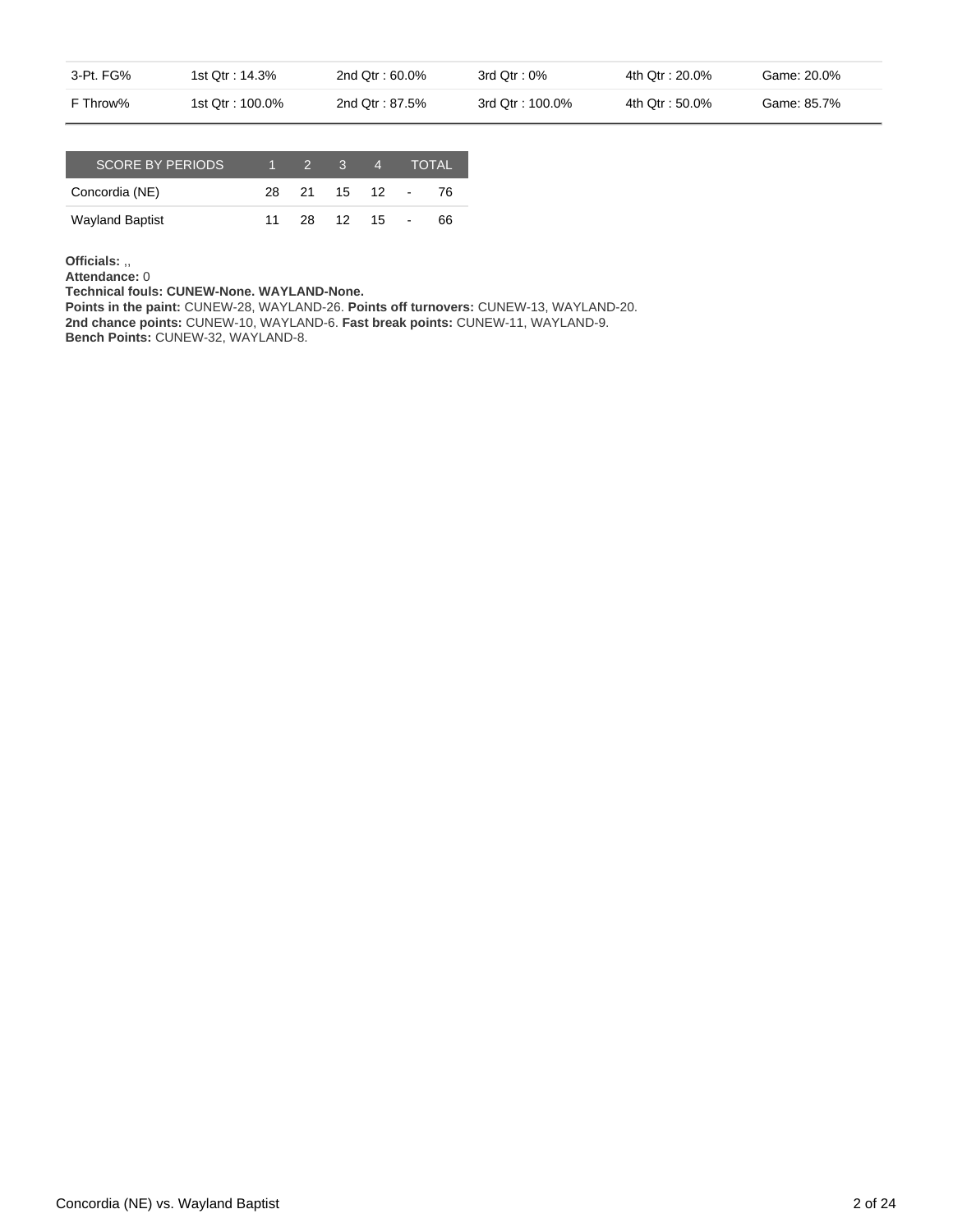### **Play by Play**

|       | 1st Quarter                          |          |                                        |
|-------|--------------------------------------|----------|----------------------------------------|
|       |                                      |          |                                        |
| 10:00 | RUSHTON, TAYSHA made free throw      | $1 - 0$  |                                        |
| 10:00 | RUSHTON, TAYSHA missed free throw    | $1 - 0$  |                                        |
| 10:00 | TEAM deadball rebound                | $1 - 0$  |                                        |
| 09:57 | RUSHTON, TAYSHA made 3-pt. jump shot | $4 - 0$  |                                        |
| 09:57 | Assist by PAULI, RYLEE               | $4 - 0$  |                                        |
| 09:33 |                                      | $4 - 0$  | EDGEMON, KAYLEE missed 3-pt. jump shot |
| 09:33 | CONRAD, BAILEY defensive rebound     | $4 - 0$  |                                        |
| 09:10 | PAULI, RYLEE made jump shot          | $6 - 0$  |                                        |
| 09:10 | Assist by CONRAD, BAILEY             | $6 - 0$  |                                        |
| 08:47 |                                      | $6 - 0$  | Turnover by COOPER, JENNA              |
| 08:47 |                                      | $6 - 0$  | SEMEBENE, FAPOU enters the game        |
| 08:47 |                                      | $6 - 0$  | SHELLEY, ASHLYN goes to the bench      |
| 08:33 | HEEMSTRA, ABBY made jump shot        | $8 - 0$  |                                        |
| 08:33 | Assist by CONRAD, BAILEY             | $8 - 0$  |                                        |
| 08:31 |                                      | $8 - 0$  | 30SEC TIMEOUT by Wayland Baptist       |
| 08:19 |                                      | $8 - 0$  | Turnover by EDGEMON, KAITLYN           |
| 08:17 | Steal by RUSHTON, TAYSHA             | $8 - 0$  |                                        |
| 08:15 | RUSHTON, TAYSHA made layup           | $10 - 0$ |                                        |
| 07:51 |                                      | $10 - 0$ | Turnover by SEMEBENE, FAPOU            |
| 07:25 | BAKER, LAUREN enters the game        | $10 - 0$ |                                        |
| 07:25 | HEEMSTRA, ABBY enters the game       | $10 - 0$ |                                        |
| 07:25 | PAULI, RYLEE enters the game         | $10 - 0$ |                                        |
| 07:25 | RUSHTON, TAYSHA enters the game      | $10 - 0$ |                                        |
| 07:25 | BRIGHAM, KENDAL enters the game      | $10 - 0$ |                                        |
| 07:25 |                                      | $10 - 0$ | SHELLEY, ASHLYN enters the game        |
| 07:25 |                                      | $10 - 0$ | SEMEBENE, FAPOU enters the game        |
| 07:25 |                                      | $10 - 0$ | MEDCALF, JESSICA enters the game       |
| 07:25 |                                      | $10 - 0$ | EDGEMON, KAITLYN enters the game       |
| 07:25 |                                      | $10 - 0$ | COOPER, JENNA enters the game          |
| 07:24 | RUSHTON, TAYSHA made 3-pt. jump shot | $13 - 0$ |                                        |
| 07:24 | Assist by CONRAD, BAILEY             | $13 - 0$ |                                        |
| 07:16 | BAKER, LAUREN missed layup           | $13 - 0$ |                                        |
| 07:16 |                                      | $13 - 0$ | MEDCALF, JESSICA defensive rebound     |
| 07:02 |                                      | $13 - 0$ | EDGEMON, KAITLYN missed layup          |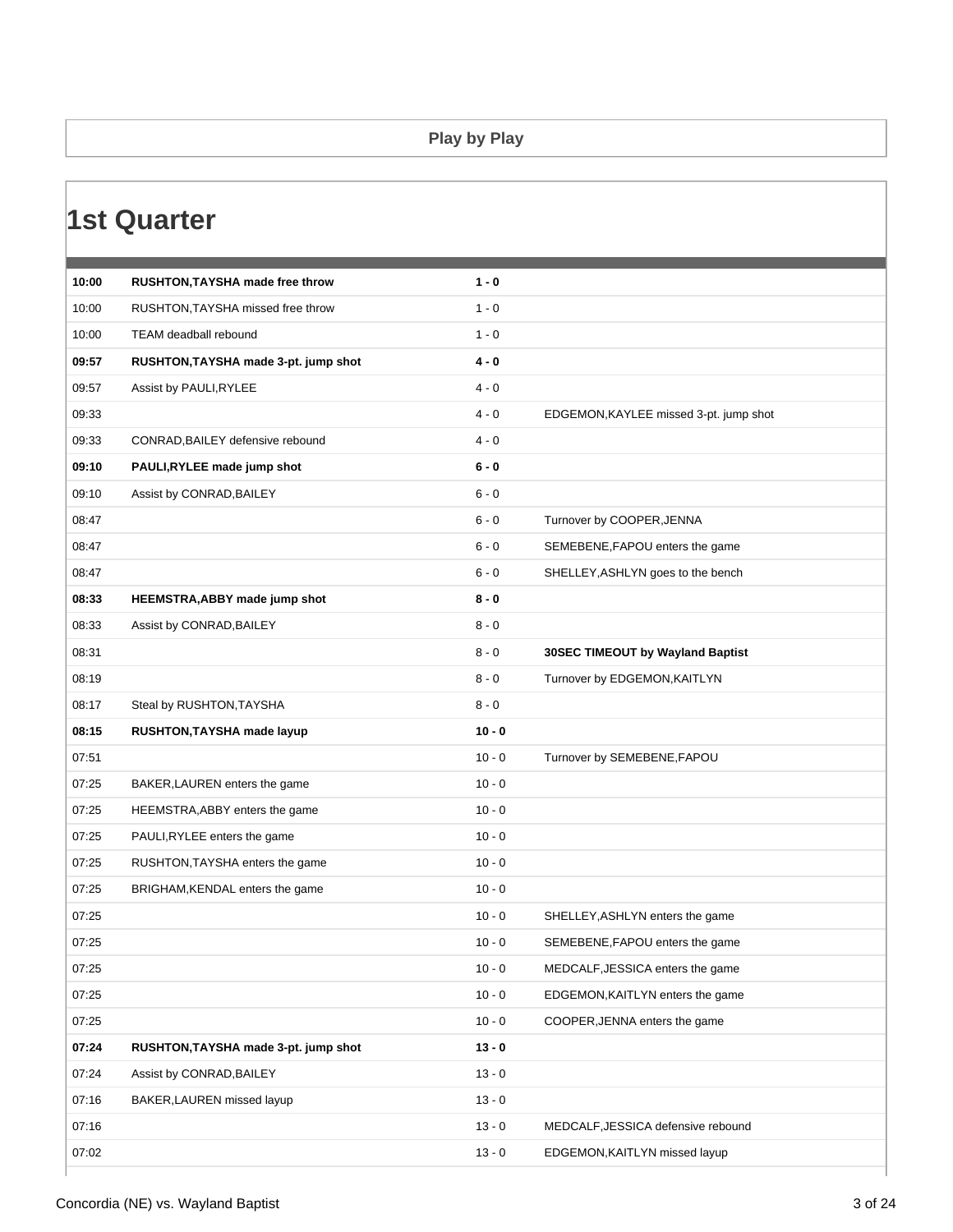| 07:02 |                                        | $13 - 0$ | EDGEMON, KAITLYN offensive rebound     |
|-------|----------------------------------------|----------|----------------------------------------|
| 07:00 | Foul by CONRAD, BAILEY                 | $13 - 0$ |                                        |
| 07:00 |                                        | $13 - 1$ | EDGEMON, KAITLYN made free throw       |
| 07:00 |                                        | $13 - 2$ | EDGEMON, KAITLYN made free throw       |
| 06:45 | CONRAD, BAILEY missed 3-pt. jump shot  | $13 - 2$ |                                        |
| 06:45 |                                        | $13 - 2$ | EDGEMON, KAYLEE defensive rebound      |
| 06:43 |                                        | $13 - 2$ | EDGEMON, KAITLYN missed jump shot      |
| 06:43 |                                        | $13 - 2$ | COOPER, JENNA offensive rebound        |
| 06:34 |                                        | $13 - 2$ | EDGEMON, KAITLYN missed jump shot      |
| 06:34 |                                        | $13 - 2$ | COOPER, JENNA offensive rebound        |
| 06:24 |                                        | $13 - 4$ | EDGEMON, KAYLEE made jump shot         |
| 06:22 |                                        | $13 - 4$ | COOPER, JENNA missed jump shot         |
| 06:22 | TEAM defensive rebound                 | $13 - 4$ |                                        |
| 06:14 | RUSHTON, TAYSHA missed 3-pt. jump shot | $13 - 4$ |                                        |
| 06:14 |                                        | $13 - 4$ | EDGEMON, KAITLYN defensive rebound     |
| 06:06 |                                        | $13 - 4$ | COOPER, JENNA missed 3-pt. jump shot   |
| 06:06 | CONRAD, BAILEY defensive rebound       | $13 - 4$ |                                        |
| 06:00 |                                        | $13 - 4$ | SHELLEY, ASHLYN missed 3-pt. jump shot |
| 06:00 |                                        | $13 - 4$ | EDGEMON, KAITLYN offensive rebound     |
| 05:52 | RUSHTON, TAYSHA missed jump shot       | $13 - 4$ |                                        |
| 05:52 |                                        | $13 - 4$ | TEAM defensive rebound                 |
| 05:49 | TOOMEY, MACKENZIE enters the game      | $13 - 4$ |                                        |
| 05:49 | POWELL, SADIE enters the game          | $13 - 4$ |                                        |
| 05:49 | BRIGHAM, KENDAL enters the game        | $13 - 4$ |                                        |
| 05:49 | HEEMSTRA, ABBY goes to the bench       | $13 - 4$ |                                        |
| 05:49 | BAKER, LAUREN goes to the bench        | $13 - 4$ |                                        |
| 05:49 | CONRAD, BAILEY goes to the bench       | $13 - 4$ |                                        |
| 05:37 |                                        | $13 - 6$ | <b>COOPER, JENNA made layup</b>        |
| 05:37 |                                        | $13 - 6$ | Assist by EDGEMON, KAITLYN             |
| 05:21 | BRIGHAM, KENDAL made 3-pt. jump shot   | $16 - 6$ |                                        |
| 05:21 | Assist by RUSHTON, TAYSHA              | $16 - 6$ |                                        |
| 05:04 |                                        | $16 - 6$ | EDGEMON, KAYLEE missed layup           |
| 05:04 | PAULI, RYLEE defensive rebound         | $16 - 6$ |                                        |
| 04:57 | TOOMEY, MACKENZIE made layup           | $18 - 6$ |                                        |
| 04:44 |                                        | $18 - 6$ | COOPER, JENNA missed jump shot         |
| 04:44 | POWELL, SADIE defensive rebound        | $18 - 6$ |                                        |
| 04:32 | BRIGHAM, KENDAL made 3-pt. jump shot   | $21 - 6$ |                                        |
| 04:32 | Assist by PAULI, RYLEE                 | $21 - 6$ |                                        |
| 04:10 |                                        | $21 - 6$ | EDGEMON, KAYLEE missed jump shot       |
| 04:10 | Block by PAULI, RYLEE                  | $21 - 6$ |                                        |
| 04:10 | PAULI, RYLEE defensive rebound         | $21 - 6$ |                                        |
| 04:05 | TOOMEY, MACKENZIE made layup           | $23 - 6$ |                                        |
|       |                                        |          |                                        |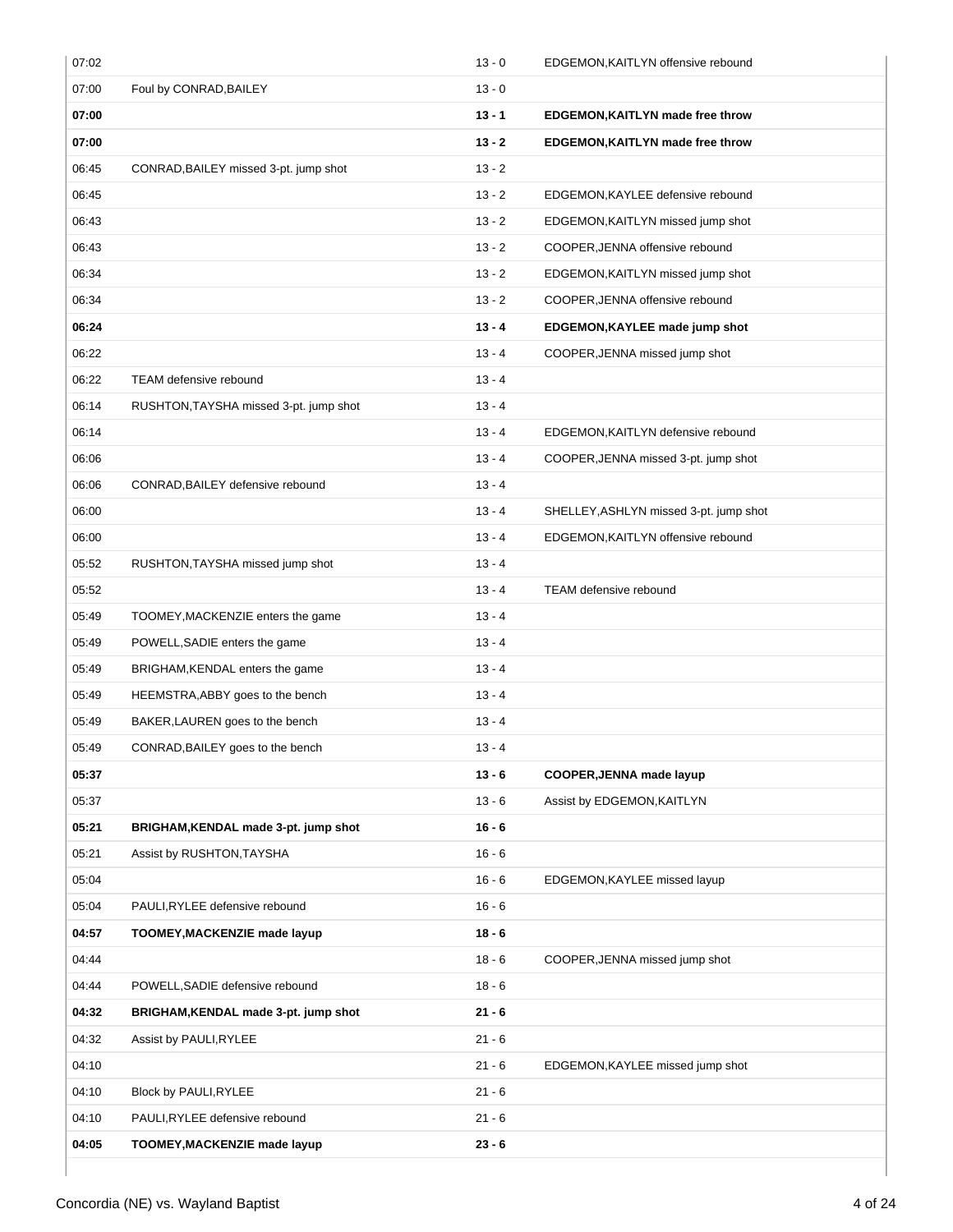| 03:50 |                                        | $23 - 8$  | EDGEMON, KAYLEE made jump shot          |
|-------|----------------------------------------|-----------|-----------------------------------------|
| 03:50 |                                        | $23 - 8$  | Assist by EDGEMON, KAITLYN              |
| 03:36 | BRIGHAM, KENDAL missed 3-pt. jump shot | $23 - 8$  |                                         |
| 03:36 |                                        | $23 - 8$  | SEMEBENE, FAPOU defensive rebound       |
| 03:33 | FARRELL, TAYLOR enters the game        | $23 - 8$  |                                         |
| 03:33 | HEEMSTRA, ABBY enters the game         | $23 - 8$  |                                         |
| 03:33 | PAULI, RYLEE goes to the bench         | $23 - 8$  |                                         |
| 03:33 | RUSHTON, TAYSHA goes to the bench      | $23 - 8$  |                                         |
| 03:33 |                                        | $23 - 8$  | SHELLEY, ASHLYN enters the game         |
| 03:33 |                                        | $23 - 8$  | MASON, LARA enters the game             |
| 03:33 |                                        | $23 - 8$  | SEMEBENE, FAPOU goes to the bench       |
| 03:33 |                                        | $23 - 8$  | EDGEMON, KAITLYN goes to the bench      |
| 03:20 |                                        | $23 - 8$  | SHELLEY, ASHLYN missed 3-pt. jump shot  |
| 03:20 | POWELL, SADIE defensive rebound        | $23 - 8$  |                                         |
| 03:13 | Turnover by POWELL, SADIE              | $23 - 8$  |                                         |
| 03:12 |                                        | $23 - 8$  | Steal by HAYDEN, ANGEL                  |
| 03:10 |                                        | $23 - 8$  | Turnover by HAYDEN, ANGEL               |
| 03:10 | Steal by FARRELL, TAYLOR               | $23 - 8$  |                                         |
| 02:55 | HEEMSTRA, ABBY made layup              | $25 - 8$  |                                         |
| 02:35 |                                        | $25 - 8$  | Turnover by MASON, LARA                 |
| 02:34 | Steal by FARRELL, TAYLOR               | $25 - 8$  |                                         |
| 02:31 | BRIGHAM, KENDAL missed 3-pt. jump shot | $25 - 8$  |                                         |
| 02:31 |                                        | $25 - 8$  | MASON, LARA defensive rebound           |
| 02:01 |                                        | $25 - 8$  | COOPER, JENNA missed jump shot          |
| 02:01 |                                        | $25 - 8$  | <b>TEAM</b> offensive rebound           |
| 01:57 | RUSHTON, TAYSHA enters the game        | $25 - 8$  |                                         |
| 01:57 | PAULI, RYLEE enters the game           | $25 - 8$  |                                         |
| 01:57 | POWELL, SADIE goes to the bench        | $25 - 8$  |                                         |
| 01:57 | BRIGHAM, KENDAL goes to the bench      | $25 - 8$  |                                         |
| 01:57 |                                        | $25 - 8$  | SEMEBENE, FAPOU enters the game         |
| 01:57 |                                        | $25 - 8$  | SHULTZ, TARYN enters the game           |
| 01:57 |                                        | $25 - 8$  | EDGEMON, KAYLEE goes to the bench       |
| 01:57 |                                        | $25 - 8$  | HAYDEN, ANGEL goes to the bench         |
| 01:47 |                                        | $25 - 8$  | MEDCALF, JESSICA missed 3-pt. jump shot |
| 01:47 | TEAM deadball rebound                  | $25 - 8$  |                                         |
| 01:31 | Turnover by TEAM                       | $25 - 8$  |                                         |
| 01:30 |                                        | $25 - 8$  | Steal by SHULTZ, TARYN                  |
| 01:25 |                                        | $25 - 11$ | EDGEMON, KAYLEE made 3-pt. jump shot    |
| 01:25 |                                        | $25 - 11$ | Assist by SHELLEY, ASHLYN               |
| 01:10 | RUSHTON, TAYSHA missed jump shot       | $25 - 11$ |                                         |
| 01:10 | HEEMSTRA, ABBY offensive rebound       | $25 - 11$ |                                         |
| 01:03 | FARRELL, TAYLOR made 3-pt. jump shot   | $28 - 11$ |                                         |

 $\overline{ }$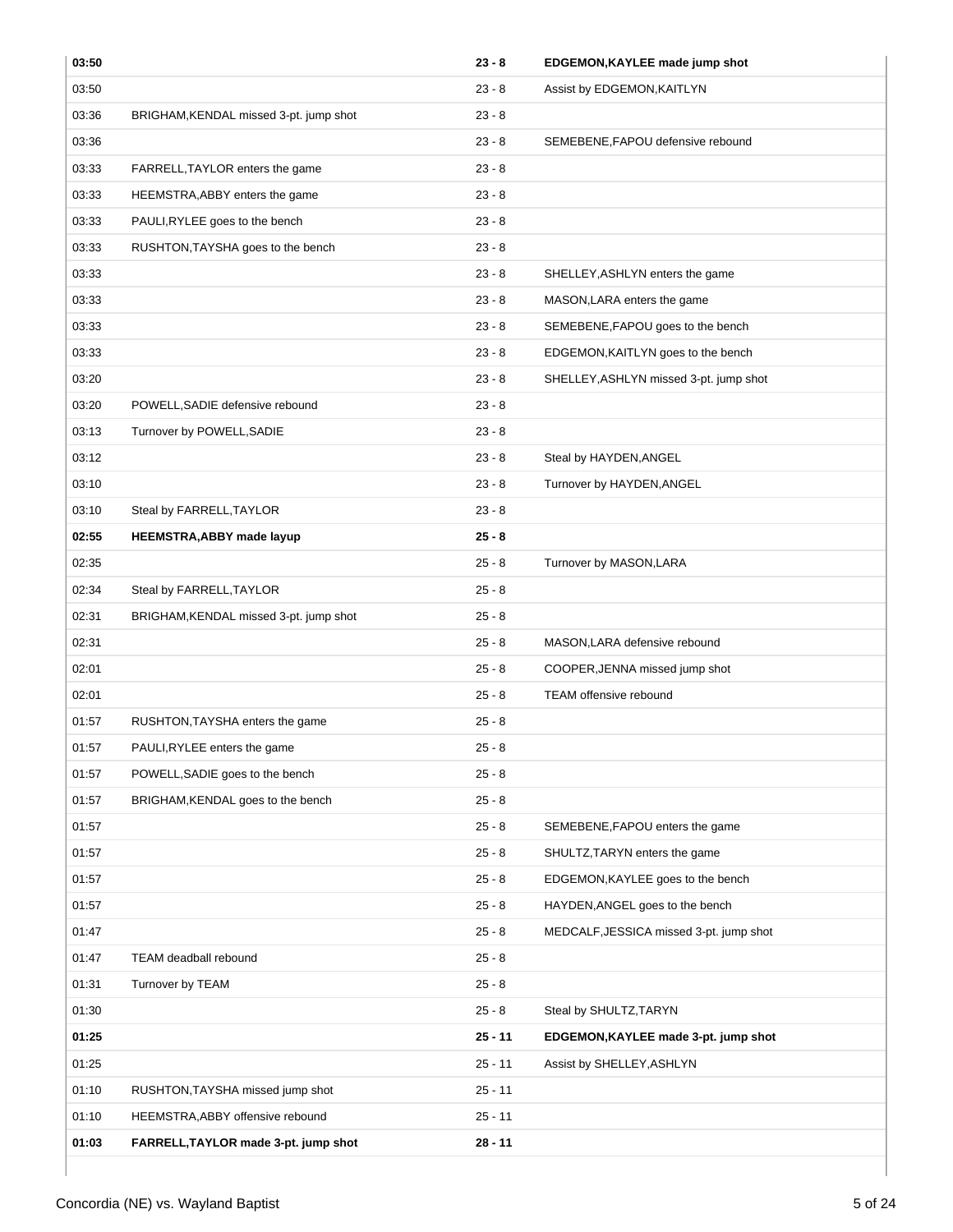| 01:03 | Assist by RUSHTON, TAYSHA         | $28 - 11$ |                                      |
|-------|-----------------------------------|-----------|--------------------------------------|
| 00:40 |                                   | $28 - 11$ | SHULTZ, TARYN missed 3-pt. jump shot |
| 00:40 | FARRELL, TAYLOR defensive rebound | $28 - 11$ |                                      |
| 00:12 | FARRELL, TAYLOR missed jump shot  | $28 - 11$ |                                      |
| 00:12 | PAULI, RYLEE offensive rebound    | $28 - 11$ |                                      |
| 00:00 | PAULI, RYLEE missed jump shot     | $28 - 11$ |                                      |
| 00:00 |                                   | $28 - 11$ | EDGEMON, KAITLYN defensive rebound   |

### **2nd Quarter**

| 09:51 | Turnover by BAKER, LAUREN             | $28 - 11$ |                                        |
|-------|---------------------------------------|-----------|----------------------------------------|
| 09:50 |                                       | $28 - 11$ | Steal by TEAM                          |
| 09:32 |                                       | $28 - 11$ | Turnover by EDGEMON, KAITLYN           |
| 09:31 | Steal by PAULI, RYLEE                 | $28 - 11$ |                                        |
| 09:05 | CONRAD, BAILEY missed 3-pt. jump shot | $28 - 11$ |                                        |
| 09:05 |                                       | $28 - 11$ | TEAM defensive rebound                 |
| 08:44 |                                       | $28 - 13$ | COOPER, JENNA made jump shot           |
| 08:44 |                                       | $28 - 13$ | Assist by SHELLEY, ASHLYN              |
| 08:27 | BAKER, LAUREN made 3-pt. jump shot    | $31 - 13$ |                                        |
| 08:27 | Assist by RUSHTON, TAYSHA             | $31 - 13$ |                                        |
| 08:19 | Foul by PAULI, RYLEE                  | $31 - 13$ |                                        |
| 08:17 |                                       | $31 - 14$ | EDGEMON, KAYLEE made free throw        |
| 08:17 |                                       | $31 - 14$ | EDGEMON, KAYLEE missed free throw      |
| 08:17 |                                       | $31 - 14$ | TEAM offensive rebound                 |
| 08:11 |                                       | $31 - 14$ | EDGEMON, KAITLYN missed layup          |
| 08:11 | Block by BAKER, LAUREN                | $31 - 14$ |                                        |
| 08:11 |                                       | $31 - 14$ | COOPER, JENNA offensive rebound        |
| 08:05 |                                       | $31 - 14$ | EDGEMON, KAITLYN missed jump shot      |
| 08:05 | Block by BAKER, LAUREN                | $31 - 14$ |                                        |
| 08:05 |                                       | $31 - 14$ | EDGEMON, KAITLYN offensive rebound     |
| 08:03 | Foul by PAULI, RYLEE                  | $31 - 14$ |                                        |
| 08:03 |                                       | $31 - 15$ | EDGEMON, KAITLYN made free throw       |
| 08:03 |                                       | $31 - 16$ | EDGEMON, KAITLYN made free throw       |
| 08:03 | Turnover by RUSHTON, TAYSHA           | $31 - 16$ |                                        |
| 08:03 |                                       | $31 - 19$ | HAYDEN, ANGEL made 3-pt. jump shot     |
| 08:03 |                                       | $31 - 19$ | Assist by EDGEMON, KAYLEE              |
| 08:03 | BAKER, LAUREN missed jump shot        | $31 - 19$ |                                        |
| 08:03 |                                       | $31 - 19$ | TEAM defensive rebound                 |
| 08:03 |                                       | $31 - 19$ | SHELLEY, ASHLYN missed 3-pt. jump shot |
| 08:03 | CONRAD, BAILEY defensive rebound      | $31 - 19$ |                                        |
| 07:57 | <b>HEEMSTRA, ABBY made layup</b>      | $33 - 19$ |                                        |
| 07:57 | Assist by CONRAD, BAILEY              | $33 - 19$ |                                        |
|       |                                       |           |                                        |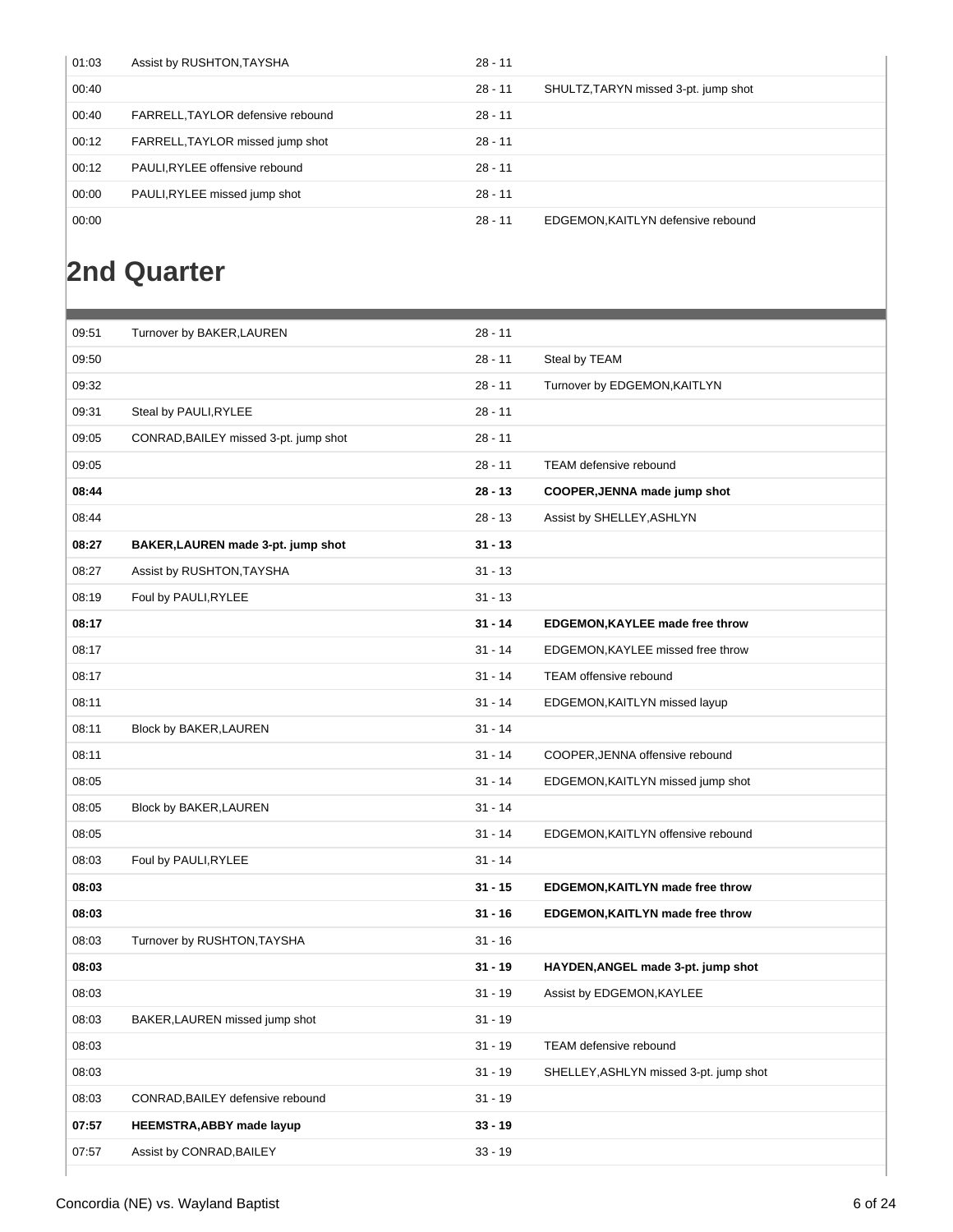| 07:54 |                                        | $33 - 19$ | Foul by SHELLEY, ASHLYN               |
|-------|----------------------------------------|-----------|---------------------------------------|
| 07:54 | <b>HEEMSTRA, ABBY made free throw</b>  | $34 - 19$ |                                       |
| 07:26 | POWELL, SADIE enters the game          | 34 - 19   |                                       |
| 07:26 | BRIGHAM, KENDAL enters the game        | $34 - 19$ |                                       |
| 07:26 | TOOMEY, MACKENZIE enters the game      | 34 - 19   |                                       |
| 07:26 | PAULI, RYLEE goes to the bench         | 34 - 19   |                                       |
| 07:26 | BAKER, LAUREN goes to the bench        | $34 - 19$ |                                       |
| 07:26 | CONRAD, BAILEY goes to the bench       | 34 - 19   |                                       |
| 07:25 | RUSHTON, TAYSHA missed 3-pt. jump shot | 34 - 19   |                                       |
| 07:25 | PAULI, RYLEE offensive rebound         | 34 - 19   |                                       |
| 07:19 | Foul by TOOMEY, MACKENZIE              | 34 - 19   |                                       |
| 07:19 |                                        | 34 - 20   | COOPER, JENNA made free throw         |
| 07:19 |                                        | 34 - 21   | COOPER, JENNA made free throw         |
| 07:19 |                                        | $34 - 21$ | SEMEBENE, FAPOU enters the game       |
| 07:19 |                                        | 34 - 21   | MEDCALF, JESSICA enters the game      |
| 07:19 |                                        | 34 - 21   | EDGEMON, KAYLEE goes to the bench     |
| 07:19 |                                        | 34 - 21   | SHELLEY, ASHLYN goes to the bench     |
| 07:09 | TOOMEY, MACKENZIE missed jump shot     | 34 - 21   |                                       |
| 07:09 |                                        | 34 - 21   | SEMEBENE, FAPOU defensive rebound     |
| 06:58 |                                        | 34 - 23   | EDGEMON, KAITLYN made layup           |
| 06:58 |                                        | $34 - 23$ | Assist by COOPER, JENNA               |
| 06:47 | Turnover by POWELL, SADIE              | 34 - 23   |                                       |
| 06:46 |                                        | 34 - 23   | Steal by HAYDEN, ANGEL                |
| 06:38 |                                        | 34 - 26   | MEDCALF, JESSICA made 3-pt. jump shot |
| 06:38 |                                        | 34 - 26   | Assist by HAYDEN, ANGEL               |
| 06:34 | 30SEC TIMEOUT by Concordia (NE)        | 34 - 26   |                                       |
| 06:11 | KLEINSCHMIT, HAILEY enters the game    | 34 - 26   |                                       |
| 06:11 | HEEMSTRA, ABBY goes to the bench       | 34 - 26   |                                       |
| 05:36 | KLEINSCHMIT, HAILEY missed jump shot   | $34 - 26$ |                                       |
| 05:36 |                                        | $34 - 26$ | Block by EDGEMON, KAITLYN             |
| 05:36 |                                        | 34 - 26   | COOPER, JENNA defensive rebound       |
| 05:29 |                                        | 34 - 29   | MEDCALF, JESSICA made 3-pt. jump shot |
| 05:29 |                                        | 34 - 29   | Assist by COOPER, JENNA               |
| 05:01 | RUSHTON, TAYSHA made layup             | $36 - 29$ |                                       |
| 05:00 | Foul by PAULI, RYLEE                   | $36 - 29$ |                                       |
| 04:50 |                                        | $36 - 29$ | EDGEMON, KAITLYN missed layup         |
| 04:50 | TEAM defensive rebound                 | $36 - 29$ |                                       |
| 04:48 | CONRAD, BAILEY enters the game         | $36 - 29$ |                                       |
| 04:48 | FARRELL, TAYLOR enters the game        | $36 - 29$ |                                       |
| 04:48 | PAULI, RYLEE enters the game           | $36 - 29$ |                                       |
| 04:48 | POWELL, SADIE goes to the bench        | $36 - 29$ |                                       |
| 04:48 | KLEINSCHMIT, HAILEY goes to the bench  | $36 - 29$ |                                       |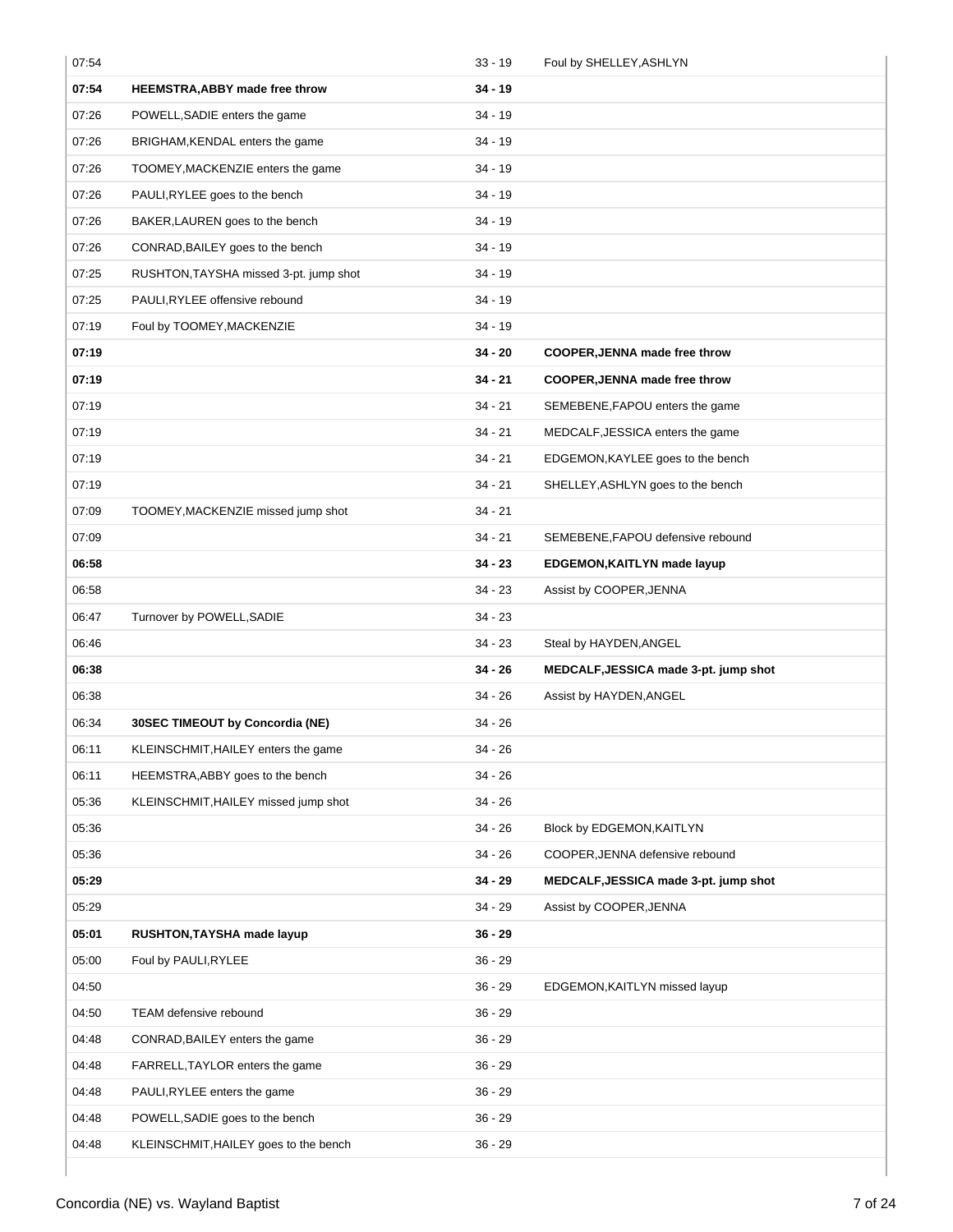| 04:48 | BRIGHAM, KENDAL goes to the bench      | $36 - 29$ |                                      |
|-------|----------------------------------------|-----------|--------------------------------------|
| 04:48 |                                        | $36 - 29$ | SHELLEY, ASHLYN enters the game      |
| 04:48 |                                        | $36 - 29$ | MASON, LARA enters the game          |
| 04:48 |                                        | $36 - 29$ | HAYDEN, ANGEL goes to the bench      |
| 04:48 |                                        | $36 - 29$ | EDGEMON, KAITLYN goes to the bench   |
| 04:41 | FARRELL, TAYLOR made 3-pt. jump shot   | $39 - 29$ |                                      |
| 04:41 | Assist by CONRAD, BAILEY               | $39 - 29$ |                                      |
| 04:27 |                                        | $39 - 31$ | SEMEBENE, FAPOU made layup           |
| 04:05 |                                        | $39 - 31$ | Foul by SEMEBENE, FAPOU              |
| 04:05 |                                        | $39 - 31$ | HAYDEN, ANGEL enters the game        |
| 04:05 |                                        | $39 - 31$ | EDGEMON, KAITLYN enters the game     |
| 04:05 |                                        | $39 - 31$ | EDGEMON, KAYLEE enters the game      |
| 04:05 |                                        | $39 - 31$ | COOPER, JENNA goes to the bench      |
| 04:05 |                                        | $39 - 31$ | SEMEBENE, FAPOU goes to the bench    |
| 04:05 |                                        | $39 - 31$ | MEDCALF, JESSICA goes to the bench   |
| 03:57 | <b>CONRAD, BAILEY made free throw</b>  | $40 - 31$ |                                      |
| 03:51 | <b>CONRAD, BAILEY made free throw</b>  | $41 - 31$ |                                      |
| 03:28 |                                        | $41 - 31$ | Turnover by EDGEMON, KAYLEE          |
| 03:28 | Steal by FARRELL, TAYLOR               | $41 - 31$ |                                      |
| 03:00 | PAULI, RYLEE made layup                | $43 - 31$ |                                      |
| 03:00 | Assist by RUSHTON, TAYSHA              | $43 - 31$ |                                      |
| 02:46 |                                        | $43 - 31$ | HAYDEN, ANGEL missed 3-pt. jump shot |
| 02:46 | CONRAD, BAILEY defensive rebound       | $43 - 31$ |                                      |
| 02:35 | FARRELL, TAYLOR made 3-pt. jump shot   | 46 - 31   |                                      |
| 02:35 | Assist by TOOMEY, MACKENZIE            | $46 - 31$ |                                      |
| 02:29 |                                        | $46 - 31$ | 30SEC TIMEOUT by Wayland Baptist     |
| 02:29 |                                        | 46 - 31   | COOPER. JENNA enters the game        |
| 02:29 |                                        | 46 - 31   | MASON, LARA goes to the bench        |
| 02:15 |                                        | 46 - 33   | HAYDEN, ANGEL made layup             |
| 02:15 |                                        | 46 - 33   | Assist by COOPER, JENNA              |
| 01:50 | RUSHTON, TAYSHA missed 3-pt. jump shot | 46 - 33   |                                      |
| 01:50 |                                        | $46 - 33$ | EDGEMON, KAITLYN defensive rebound   |
| 01:41 |                                        | 46 - 33   | Turnover by COOPER, JENNA            |
| 01:41 |                                        | 46 - 33   | MEDCALF, JESSICA enters the game     |
| 01:41 |                                        | 46 - 33   | EDGEMON, KAYLEE goes to the bench    |
| 01:20 | Turnover by CONRAD, BAILEY             | 46 - 33   |                                      |
| 01:19 |                                        | 46 - 33   | Steal by HAYDEN, ANGEL               |
| 01:15 |                                        | 46 - 35   | HAYDEN, ANGEL made layup             |
| 00:54 | FARRELL, TAYLOR made 3-pt. jump shot   | 49 - 35   |                                      |
| 00:54 | Assist by TOOMEY, MACKENZIE            | 49 - 35   |                                      |
| 00:35 |                                        | 49 - 37   | HAYDEN, ANGEL made layup             |
| 00:05 | Foul by HEEMSTRA, ABBY                 | 49 - 37   |                                      |
|       |                                        |           |                                      |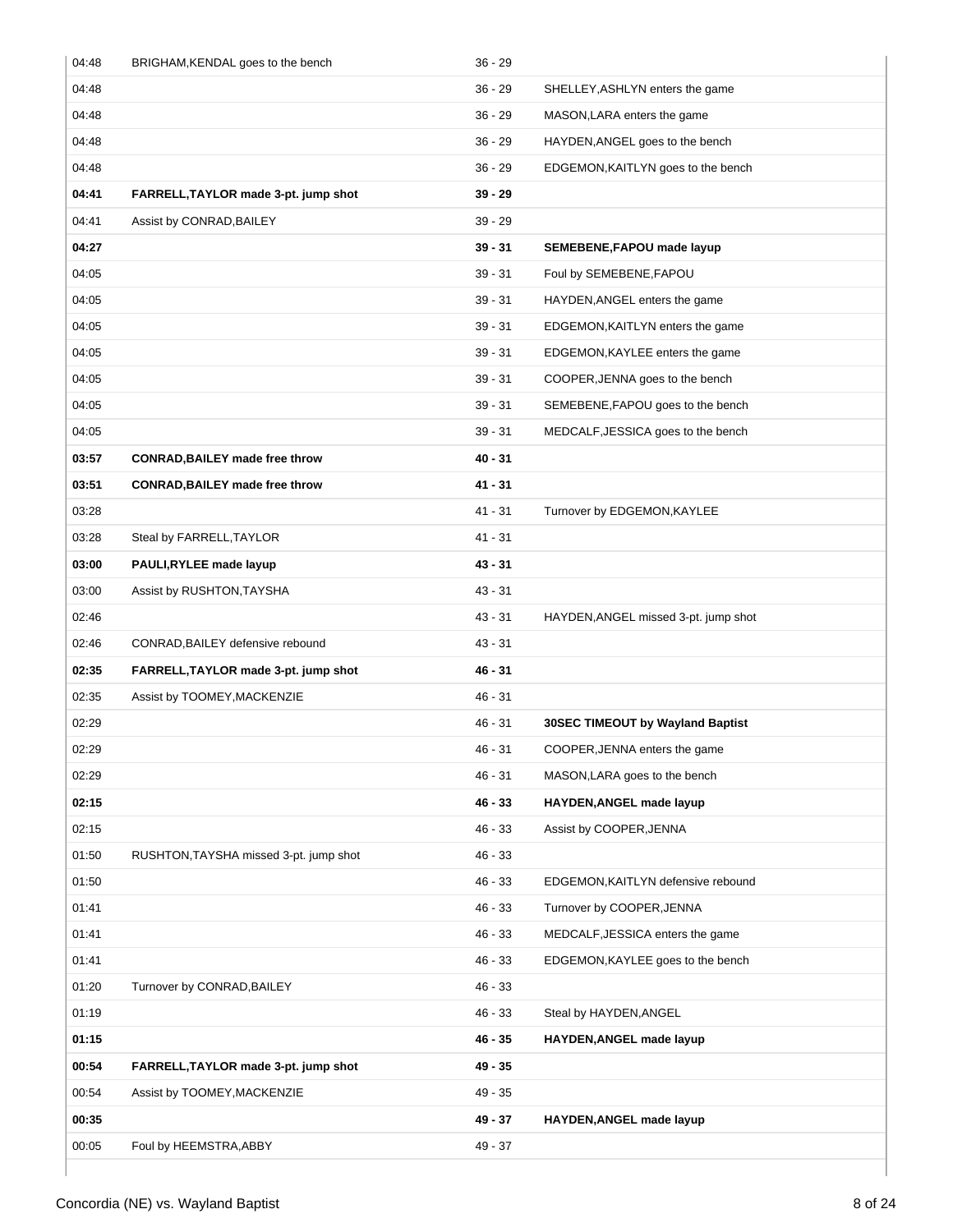| 00:04 | FARRELL, TAYLOR missed 3-pt. jump shot | $49 - 37$ |                                      |
|-------|----------------------------------------|-----------|--------------------------------------|
| 00:04 |                                        | $49 - 37$ | COOPER.JENNA defensive rebound       |
| 00:04 |                                        | $49 - 38$ | <b>COOPER, JENNA made free throw</b> |
| 00:04 |                                        | $49 - 39$ | <b>COOPER, JENNA made free throw</b> |
| 00:04 | HEEMSTRA, ABBY enters the game         | $49 - 39$ |                                      |
| 00:04 | PAULI, RYLEE goes to the bench         | $49 - 39$ |                                      |
| 00:00 | TOOMEY, MACKENZIE missed layup         | $49 - 39$ |                                      |
| 00:00 |                                        | $49 - 39$ | TEAM deadball rebound                |

## **3rd Quarter**

| 09:44 | BAKER, LAUREN missed 3-pt. jump shot  | 49 - 39   |                                        |
|-------|---------------------------------------|-----------|----------------------------------------|
| 09:44 |                                       | 49 - 39   | <b>TEAM defensive rebound</b>          |
| 09:43 | Foul by HEEMSTRA, ABBY                | $49 - 39$ |                                        |
| 09:31 |                                       | 49 - 41   | COOPER, JENNA made layup               |
| 09:31 |                                       | 49 - 41   | Assist by HAYDEN, ANGEL                |
| 09:07 | RUSHTON, TAYSHA missed jump shot      | 49 - 41   |                                        |
| 09:07 |                                       | $49 - 41$ | <b>TEAM defensive rebound</b>          |
| 08:52 |                                       | 49 - 43   | HAYDEN, ANGEL made layup               |
| 08:52 |                                       | 49 - 43   | Assist by SHELLEY, ASHLYN              |
| 08:37 | Foul by HEEMSTRA, ABBY                | 49 - 43   |                                        |
| 08:37 | Turnover by HEEMSTRA, ABBY            | 49 - 43   |                                        |
| 08:19 |                                       | $49 - 43$ | SHELLEY, ASHLYN missed 3-pt. jump shot |
| 08:19 |                                       | 49 - 43   | EDGEMON, KAYLEE offensive rebound      |
| 08:10 |                                       | $49 - 43$ | COOPER, JENNA missed 3-pt. jump shot   |
| 08:10 | PAULI, RYLEE defensive rebound        | $49 - 43$ |                                        |
| 08:00 | Foul by PAULI, RYLEE                  | $49 - 43$ |                                        |
| 08:00 | Turnover by PAULI, RYLEE              | $49 - 43$ |                                        |
| 08:00 | KLEINSCHMIT, HAILEY enters the game   | 49 - 43   |                                        |
| 08:00 | BRIGHAM, KENDAL enters the game       | $49 - 43$ |                                        |
| 08:00 | TOOMEY, MACKENZIE enters the game     | $49 - 43$ |                                        |
| 08:00 | FARRELL, TAYLOR enters the game       | 49 - 43   |                                        |
| 08:00 | PAULI, RYLEE goes to the bench        | $49 - 43$ |                                        |
| 08:00 | HEEMSTRA, ABBY goes to the bench      | $49 - 43$ |                                        |
| 08:00 | BAKER, LAUREN goes to the bench       | 49 - 43   |                                        |
| 08:00 | CONRAD, BAILEY goes to the bench      | 49 - 43   |                                        |
| 07:55 |                                       | 49 - 43   | EDGEMON, KAYLEE missed jump shot       |
| 07:55 |                                       | 49 - 43   | EDGEMON, KAITLYN offensive rebound     |
| 07:53 |                                       | $49 - 43$ | COOPER, JENNA missed jump shot         |
| 07:53 | KLEINSCHMIT, HAILEY defensive rebound | $49 - 43$ |                                        |
| 07:50 |                                       | 49 - 43   | Foul by EDGEMON, KAYLEE                |
| 07:39 | RUSHTON, TAYSHA made layup            | $51 - 43$ |                                        |
|       |                                       |           |                                        |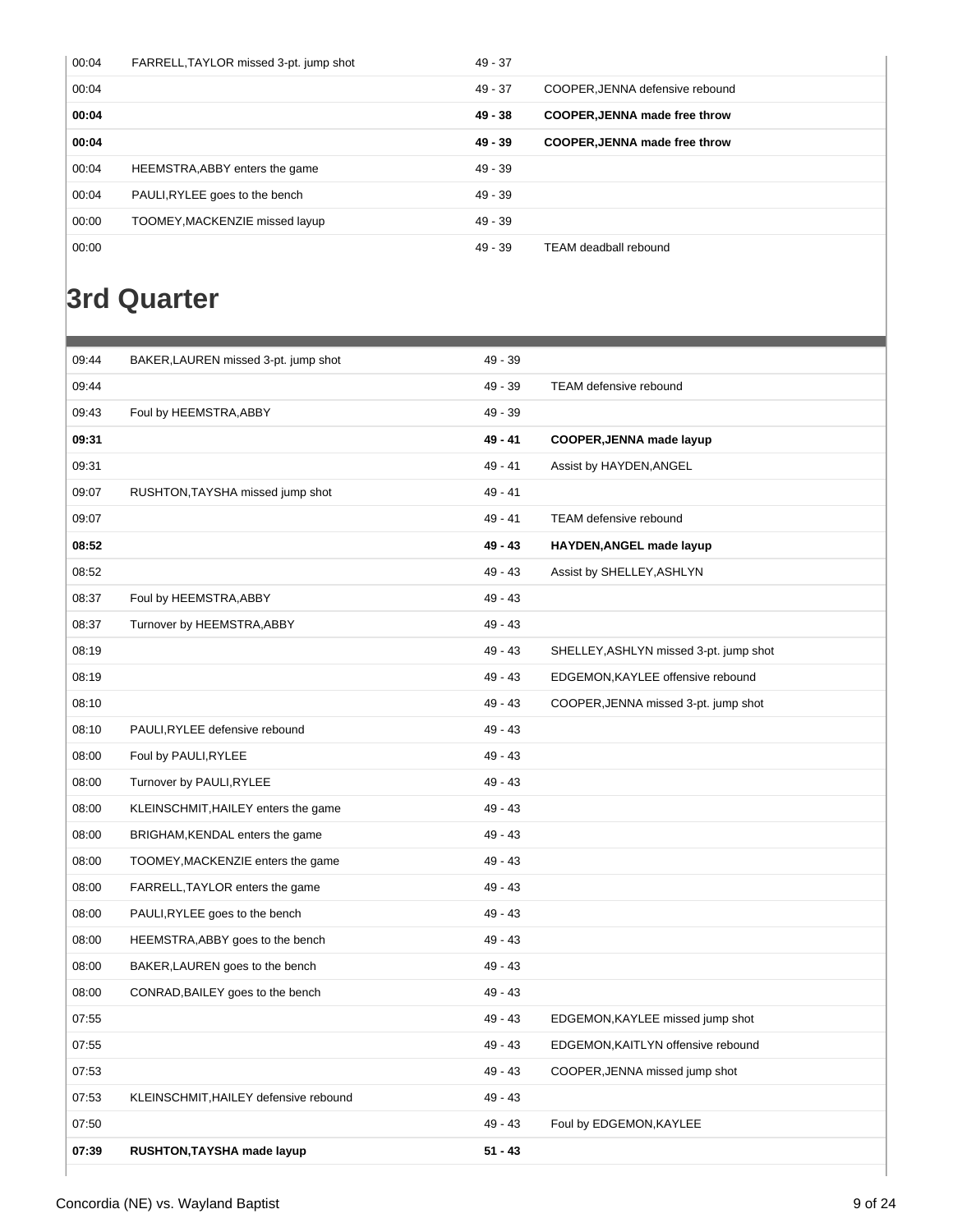| 07:34 |                                        | $51 - 45$ | EDGEMON, KAYLEE made layup              |
|-------|----------------------------------------|-----------|-----------------------------------------|
| 07:34 |                                        | $51 - 45$ | Assist by COOPER, JENNA                 |
| 07:19 | FARRELL, TAYLOR made layup             | $53 - 45$ |                                         |
| 07:19 | Assist by RUSHTON, TAYSHA              | $53 - 45$ |                                         |
| 07:17 | 30SEC TIMEOUT by Concordia (NE)        | $53 - 45$ |                                         |
| 07:17 | POWELL, SADIE enters the game          | $53 - 45$ |                                         |
| 07:17 | FARRELL, TAYLOR goes to the bench      | $53 - 45$ |                                         |
| 06:52 |                                        | $53 - 45$ | SHELLEY, ASHLYN missed 3-pt. jump shot  |
| 06:52 | KLEINSCHMIT, HAILEY defensive rebound  | $53 - 45$ |                                         |
| 06:36 | RUSHTON, TAYSHA missed layup           | $53 - 45$ |                                         |
| 06:36 |                                        | $53 - 45$ | Block by COOPER, JENNA                  |
| 06:36 |                                        | $53 - 45$ | COOPER, JENNA defensive rebound         |
| 06:28 |                                        | $53 - 47$ | EDGEMON, KAITLYN made layup             |
| 06:09 | Turnover by KLEINSCHMIT, HAILEY        | $53 - 47$ |                                         |
| 06:04 |                                        | $53 - 47$ | MEDCALF, JESSICA enters the game        |
| 06:04 |                                        | $53 - 47$ | SHELLEY, ASHLYN goes to the bench       |
| 05:49 |                                        | $53 - 47$ | MEDCALF, JESSICA missed 3-pt. jump shot |
| 05:49 | BRIGHAM, KENDAL defensive rebound      | $53 - 47$ |                                         |
| 05:38 | POWELL, SADIE made 3-pt. jump shot     | $56 - 47$ |                                         |
| 05:38 | Assist by BRIGHAM, KENDAL              | $56 - 47$ |                                         |
| 05:26 |                                        | $56 - 47$ | EDGEMON, KAITLYN missed 3-pt. jump shot |
| 05:26 | POWELL, SADIE defensive rebound        | $56 - 47$ |                                         |
| 05:13 | RUSHTON, TAYSHA missed 3-pt. jump shot | $56 - 47$ |                                         |
| 05:13 |                                        | $56 - 47$ | COOPER, JENNA defensive rebound         |
| 04:57 |                                        | $56 - 47$ | MEDCALF, JESSICA missed 3-pt. jump shot |
| 04:57 | RUSHTON, TAYSHA defensive rebound      | $56 - 47$ |                                         |
| 04:49 | HEEMSTRA, ABBY enters the game         | 56 - 47   |                                         |
| 04:49 | BAKER, LAUREN enters the game          | $56 - 47$ |                                         |
| 04:49 | FARRELL, TAYLOR enters the game        | $56 - 47$ |                                         |
| 04:49 | POWELL, SADIE goes to the bench        | $56 - 47$ |                                         |
| 04:49 | BRIGHAM, KENDAL goes to the bench      | $56 - 47$ |                                         |
| 04:49 | TOOMEY, MACKENZIE goes to the bench    | 56 - 47   |                                         |
| 04:49 |                                        | 56 - 47   | MASON, LARA enters the game             |
| 04:49 |                                        | $56 - 47$ | SHELLEY, ASHLYN enters the game         |
| 04:49 |                                        | $56 - 47$ | SEMEBENE, FAPOU enters the game         |
| 04:49 |                                        | $56 - 47$ | EDGEMON, KAYLEE goes to the bench       |
| 04:49 |                                        | $56 - 47$ | COOPER, JENNA goes to the bench         |
| 04:49 |                                        | $56 - 47$ | EDGEMON, KAITLYN goes to the bench      |
| 04:47 | Turnover by RUSHTON, TAYSHA            | $56 - 47$ |                                         |
| 04:30 |                                        | 56 - 47   | Turnover by MASON, LARA                 |
| 04:20 | Turnover by RUSHTON, TAYSHA            | $56 - 47$ |                                         |
| 04:19 |                                        | $56 - 47$ | Steal by HAYDEN, ANGEL                  |
|       |                                        |           |                                         |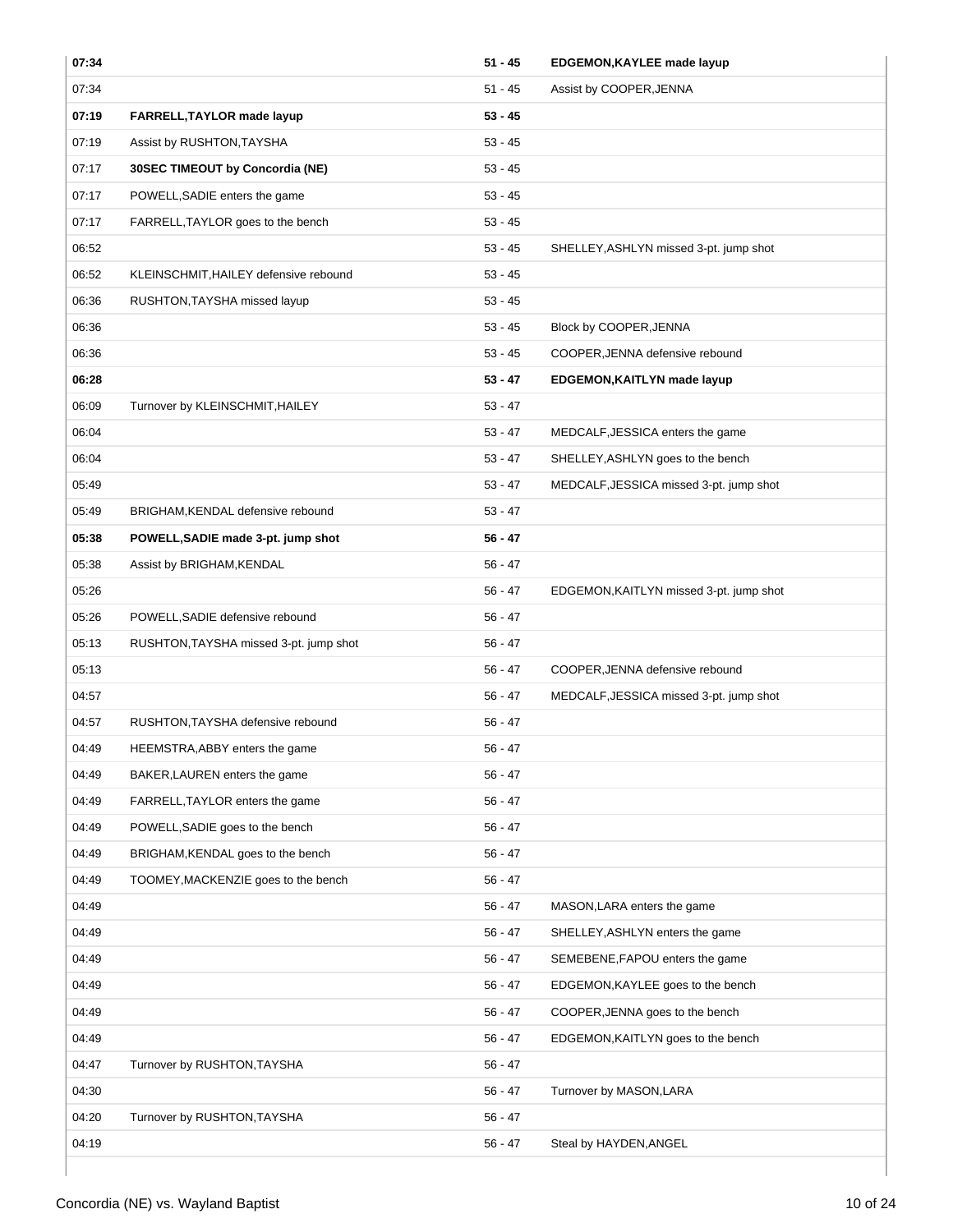| 04:13 |                                          | $56 - 47$ | HAYDEN, ANGEL missed layup           |
|-------|------------------------------------------|-----------|--------------------------------------|
| 04:13 | HEEMSTRA, ABBY defensive rebound         | $56 - 47$ |                                      |
| 04:05 | FARRELL, TAYLOR missed 3-pt. jump shot   | $56 - 47$ |                                      |
| 04:05 | HEEMSTRA, ABBY offensive rebound         | $56 - 47$ |                                      |
| 03:53 | FARRELL, TAYLOR made layup               | $58 - 47$ |                                      |
| 03:53 | Assist by HEEMSTRA, ABBY                 | $58 - 47$ |                                      |
| 03:53 |                                          | $58 - 47$ | Foul by SHELLEY, ASHLYN              |
| 03:53 | FARRELL, TAYLOR made free throw          | $59 - 47$ |                                      |
| 03:45 |                                          | $59 - 47$ | MEDCALF, JESSICA missed jump shot    |
| 03:45 | TEAM defensive rebound                   | 59 - 47   |                                      |
| 03:41 | CONRAD, BAILEY enters the game           | $59 - 47$ |                                      |
| 03:41 | TOOMEY, MACKENZIE enters the game        | $59 - 47$ |                                      |
| 03:41 | KLEINSCHMIT, HAILEY goes to the bench    | 59 - 47   |                                      |
| 03:41 | RUSHTON, TAYSHA goes to the bench        | 59 - 47   |                                      |
| 03:41 |                                          | $59 - 47$ | EDGEMON, KAITLYN enters the game     |
| 03:41 |                                          | $59 - 47$ | COOPER, JENNA enters the game        |
| 03:41 |                                          | 59 - 47   | SHULTZ, TARYN enters the game        |
| 03:41 |                                          | $59 - 47$ | SHELLEY, ASHLYN goes to the bench    |
| 03:41 |                                          | 59 - 47   | HAYDEN, ANGEL goes to the bench      |
| 03:41 |                                          | $59 - 47$ | MEDCALF, JESSICA goes to the bench   |
| 03:19 | CONRAD, BAILEY missed 3-pt. jump shot    | $59 - 47$ |                                      |
| 03:19 | HEEMSTRA, ABBY offensive rebound         | $59 - 47$ |                                      |
| 03:17 | HEEMSTRA, ABBY made jump shot            | $61 - 47$ |                                      |
| 02:50 |                                          | $61 - 47$ | EDGEMON, KAITLYN missed jump shot    |
| 02:50 | TOOMEY, MACKENZIE defensive rebound      | $61 - 47$ |                                      |
| 02:38 | TOOMEY, MACKENZIE missed 3-pt. jump shot | $61 - 47$ |                                      |
| 02:38 | HEEMSTRA, ABBY offensive rebound         | $61 - 47$ |                                      |
| 02:23 |                                          | $61 - 47$ | EDGEMON, KAYLEE enters the game      |
| 02:23 |                                          | $61 - 47$ | MASON, LARA goes to the bench        |
| 02:13 | Turnover by CONRAD, BAILEY               | $61 - 47$ |                                      |
| 02:13 | Foul by CONRAD, BAILEY                   | $61 - 47$ |                                      |
| 01:52 |                                          | $61 - 49$ | COOPER, JENNA made jump shot         |
| 01:52 |                                          | $61 - 49$ | Assist by EDGEMON, KAITLYN           |
| 01:32 | TOOMEY, MACKENZIE missed layup           | $61 - 49$ |                                      |
| 01:32 |                                          | $61 - 49$ | EDGEMON, KAYLEE defensive rebound    |
| 01:26 |                                          | $61 - 49$ | COOPER, JENNA missed 3-pt. jump shot |
| 01:26 | HEEMSTRA, ABBY defensive rebound         | $61 - 49$ |                                      |
| 01:09 | BAKER, LAUREN made 3-pt. jump shot       | $64 - 49$ |                                      |
| 01:09 | Assist by CONRAD, BAILEY                 | $64 - 49$ |                                      |
| 00:46 | Foul by HEEMSTRA, ABBY                   | $64 - 49$ |                                      |
| 00:46 |                                          | $64 - 50$ | EDGEMON, KAYLEE made free throw      |
| 00:46 |                                          | $64 - 51$ | EDGEMON, KAYLEE made free throw      |
|       |                                          |           |                                      |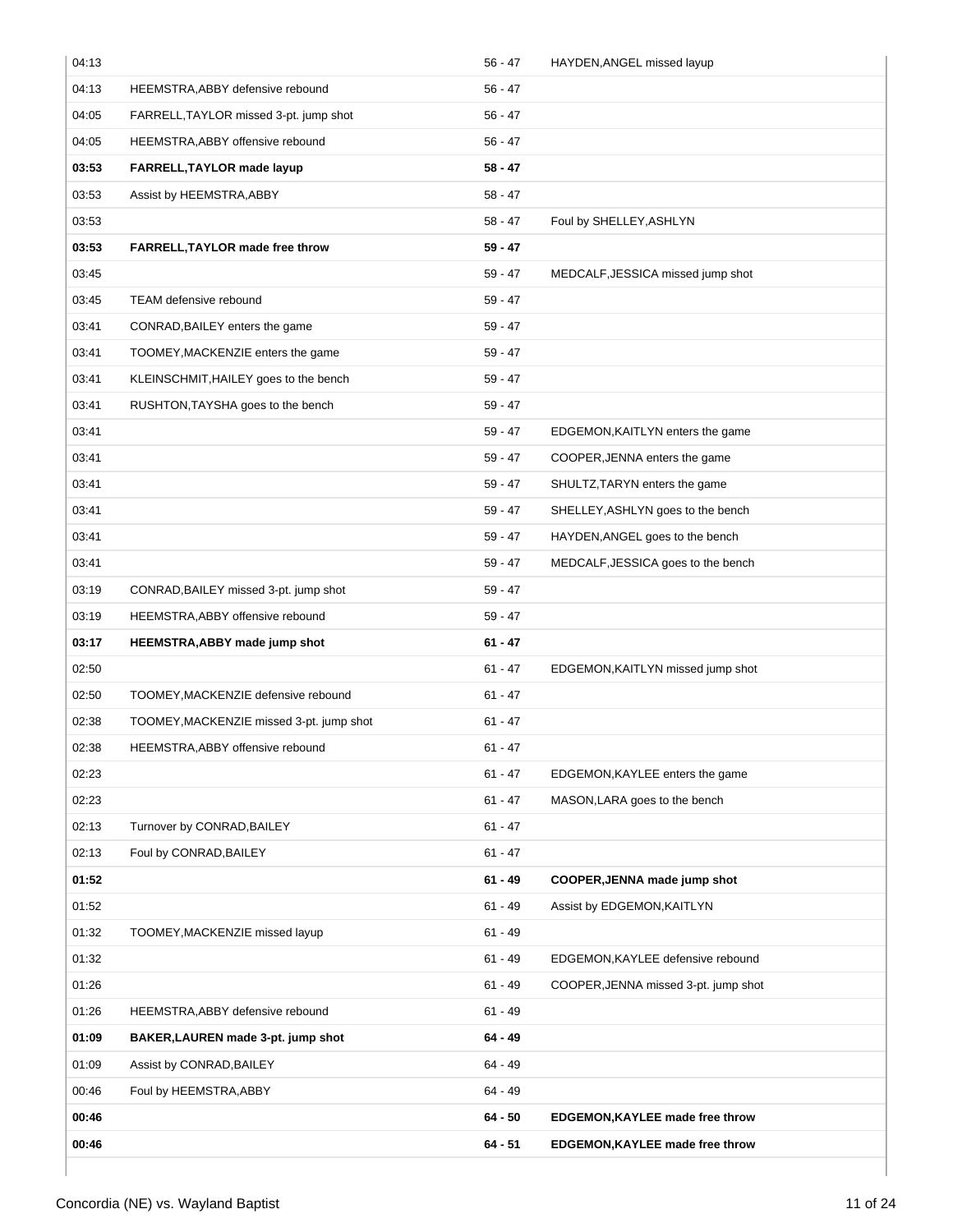| 00:46 | RUSHTON, TAYSHA enters the game      | $64 - 51$ |                                        |
|-------|--------------------------------------|-----------|----------------------------------------|
| 00:46 | KLEINSCHMIT, HAILEY enters the game  | $64 - 51$ |                                        |
| 00:46 | HEEMSTRA, ABBY goes to the bench     | $64 - 51$ |                                        |
| 00:46 | BAKER, LAUREN goes to the bench      | $64 - 51$ |                                        |
| 00:46 |                                      | 64 - 51   | SHELLEY, ASHLYN enters the game        |
| 00:46 |                                      | 64 - 51   | SEMEBENE, FAPOU goes to the bench      |
|       |                                      |           |                                        |
| 00:33 | KLEINSCHMIT, HAILEY missed jump shot | $64 - 51$ |                                        |
| 00:33 | <b>TEAM offensive rebound</b>        | $64 - 51$ |                                        |
| 00:12 | CONRAD, BAILEY missed layup          | $64 - 51$ |                                        |
| 00:12 |                                      | 64 - 51   | EDGEMON, KAYLEE defensive rebound      |
| 00:02 |                                      | 64 - 51   | SHELLEY, ASHLYN missed 3-pt. jump shot |

## **4th Quarter**

| 10:00 | TOOMEY, MACKENZIE enters the game      | $64 - 51$ |                                      |
|-------|----------------------------------------|-----------|--------------------------------------|
| 10:00 | KLEINSCHMIT, HAILEY enters the game    | $64 - 51$ |                                      |
| 10:00 | FARRELL, TAYLOR enters the game        | $64 - 51$ |                                      |
| 10:00 | PAULI, RYLEE goes to the bench         | $64 - 51$ |                                      |
| 10:00 | HEEMSTRA, ABBY goes to the bench       | $64 - 51$ |                                      |
| 10:00 | BAKER, LAUREN goes to the bench        | $64 - 51$ |                                      |
| 09:54 |                                        | $64 - 51$ | EDGEMON, KAITLYN missed jump shot    |
| 09:54 | KLEINSCHMIT, HAILEY defensive rebound  | $64 - 51$ |                                      |
| 09:53 |                                        | $64 - 51$ | Foul by EDGEMON, KAYLEE              |
| 09:23 | CONRAD, BAILEY made 3-pt. jump shot    | $67 - 51$ |                                      |
| 09:23 | Assist by FARRELL, TAYLOR              | $67 - 51$ |                                      |
| 09:09 |                                        | $67 - 54$ | SHELLEY, ASHLYN made 3-pt. jump shot |
| 09:09 |                                        | $67 - 54$ | Assist by HAYDEN, ANGEL              |
| 08:52 | FARRELL, TAYLOR missed 3-pt. jump shot | $67 - 54$ |                                      |
| 08:52 |                                        | $67 - 54$ | HAYDEN, ANGEL defensive rebound      |
| 08:36 | Foul by KLEINSCHMIT, HAILEY            | $67 - 54$ |                                      |
| 08:36 |                                        | $67 - 54$ | EDGEMON, KAITLYN missed free throw   |
| 08:36 |                                        | $67 - 54$ | TEAM deadball rebound                |
| 08:36 |                                        | $67 - 55$ | EDGEMON, KAITLYN made free throw     |
| 08:36 | PAULI, RYLEE enters the game           | $67 - 55$ |                                      |
| 08:36 | POWELL, SADIE enters the game          | $67 - 55$ |                                      |
| 08:36 | BRIGHAM, KENDAL enters the game        | $67 - 55$ |                                      |
| 08:36 | KLEINSCHMIT, HAILEY goes to the bench  | $67 - 55$ |                                      |
| 08:36 | CONRAD, BAILEY goes to the bench       | $67 - 55$ |                                      |
| 08:36 | TOOMEY, MACKENZIE goes to the bench    | $67 - 55$ |                                      |
| 08:12 | FARRELL, TAYLOR missed 3-pt. jump shot | $67 - 55$ |                                      |
| 08:12 |                                        | $67 - 55$ | EDGEMON, KAYLEE defensive rebound    |
|       |                                        |           |                                      |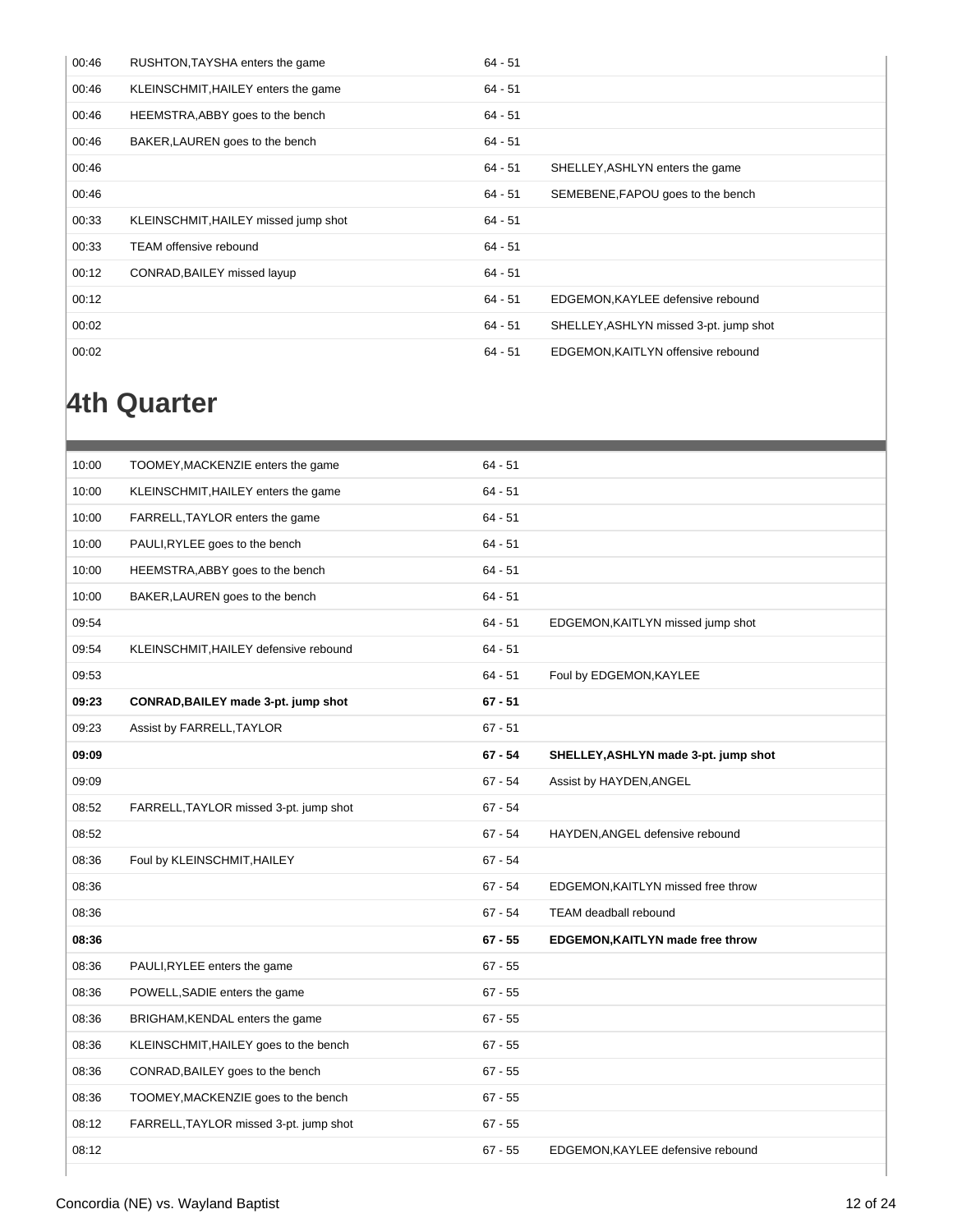| 08:04 | BAKER, LAUREN enters the game          | $67 - 55$ |                                         |
|-------|----------------------------------------|-----------|-----------------------------------------|
| 08:04 | FARRELL, TAYLOR goes to the bench      | $67 - 55$ |                                         |
| 08:04 |                                        | $67 - 55$ | MEDCALF, JESSICA enters the game        |
| 08:04 |                                        | $67 - 55$ | HAYDEN, ANGEL goes to the bench         |
| 08:02 |                                        | $67 - 57$ | EDGEMON, KAITLYN made jump shot         |
| 08:02 |                                        | $67 - 57$ | Assist by SHELLEY, ASHLYN               |
| 07:49 | POWELL, SADIE missed 3-pt. jump shot   | $67 - 57$ |                                         |
| 07:49 | PAULI, RYLEE offensive rebound         | $67 - 57$ |                                         |
| 07:44 | RUSHTON, TAYSHA missed 3-pt. jump shot | $67 - 57$ |                                         |
| 07:44 |                                        | $67 - 57$ | COOPER, JENNA defensive rebound         |
| 07:34 |                                        | $67 - 57$ | Turnover by MEDCALF, JESSICA            |
| 07:33 | Steal by POWELL, SADIE                 | $67 - 57$ |                                         |
| 07:28 | POWELL, SADIE missed jump shot         | $67 - 57$ |                                         |
| 07:28 | POWELL, SADIE offensive rebound        | $67 - 57$ |                                         |
| 07:25 | <b>FULL TIMEOUT by Concordia (NE)</b>  | $67 - 57$ |                                         |
| 05:58 |                                        | $67 - 57$ | COOPER, JENNA missed 3-pt. jump shot    |
| 05:58 |                                        | $67 - 57$ | SHELLEY, ASHLYN offensive rebound       |
| 05:58 |                                        | $67 - 57$ | MEDCALF, JESSICA missed 3-pt. jump shot |
| 05:58 |                                        | $67 - 57$ | SEMEBENE, FAPOU offensive rebound       |
| 05:55 |                                        | $67 - 57$ | Turnover by EDGEMON, KAITLYN            |
| 05:43 |                                        | $67 - 57$ | HAYDEN, ANGEL enters the game           |
| 05:43 |                                        | $67 - 57$ | SEMEBENE, FAPOU enters the game         |
| 05:43 |                                        | $67 - 57$ | EDGEMON, KAYLEE goes to the bench       |
| 05:43 |                                        | $67 - 57$ | SHELLEY, ASHLYN goes to the bench       |
| 05:31 | TOOMEY, MACKENZIE enters the game      | $67 - 57$ |                                         |
| 05:31 | CONRAD, BAILEY enters the game         | $67 - 57$ |                                         |
| 05:31 | HEEMSTRA, ABBY enters the game         | $67 - 57$ |                                         |
| 05:31 | POWELL, SADIE goes to the bench        | $67 - 57$ |                                         |
| 05:31 | BRIGHAM, KENDAL goes to the bench      | $67 - 57$ |                                         |
| 05:31 | BAKER, LAUREN goes to the bench        | $67 - 57$ |                                         |
| 05:30 | PAULI, RYLEE missed layup              | $67 - 57$ |                                         |
| 05:30 | HEEMSTRA, ABBY offensive rebound       | $67 - 57$ |                                         |
| 05:29 |                                        | $67 - 57$ | EDGEMON, KAYLEE enters the game         |
| 05:29 |                                        | $67 - 57$ | EDGEMON, KAITLYN goes to the bench      |
| 05:16 | TOOMEY, MACKENZIE made layup           | $69 - 57$ |                                         |
| 05:05 |                                        | 69 - 57   | COOPER, JENNA missed 3-pt. jump shot    |
| 05:05 |                                        | 69 - 57   | EDGEMON, KAITLYN offensive rebound      |
| 05:03 |                                        | 69 - 57   | EDGEMON, KAITLYN missed jump shot       |
| 05:03 | TEAM defensive rebound                 | 69 - 57   |                                         |
| 04:47 |                                        | 69 - 57   | Turnover by SEMEBENE, FAPOU             |
| 04:46 | Steal by TOOMEY, MACKENZIE             | $69 - 57$ |                                         |
| 04:37 | FULL TIMEOUT by Concordia (NE)         | 69 - 57   |                                         |
|       |                                        |           |                                         |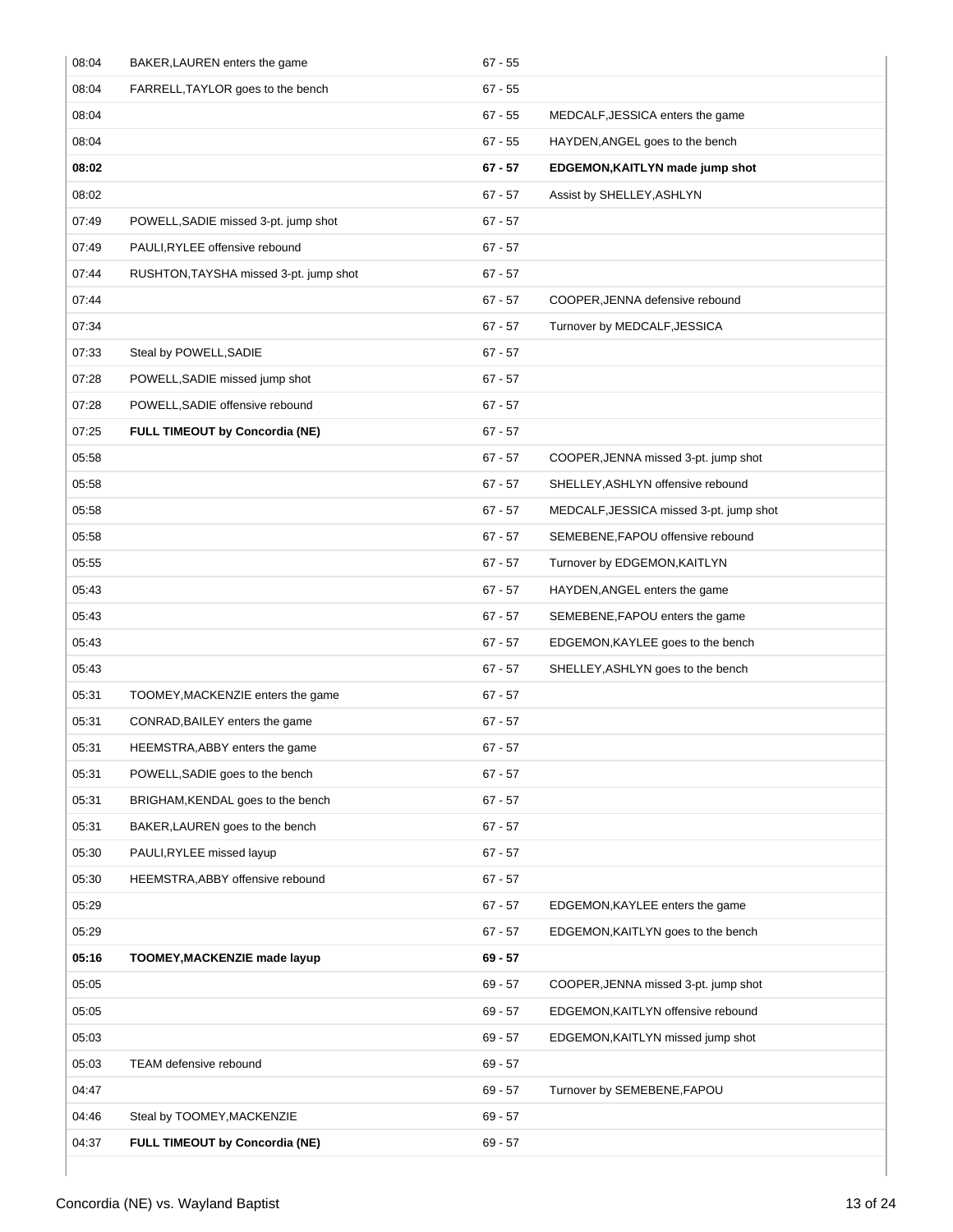| 04:37 |                                          | $69 - 57$ | EDGEMON, KAITLYN enters the game       |
|-------|------------------------------------------|-----------|----------------------------------------|
| 04:37 |                                          | $69 - 57$ | SHELLEY, ASHLYN enters the game        |
| 04:37 |                                          | $69 - 57$ | SEMEBENE, FAPOU goes to the bench      |
| 04:37 |                                          | $69 - 57$ | MEDCALF, JESSICA goes to the bench     |
| 04:18 | HEEMSTRA, ABBY missed layup              | $69 - 57$ |                                        |
| 04:18 |                                          | $69 - 57$ | SHELLEY, ASHLYN defensive rebound      |
| 04:09 |                                          | $69 - 59$ | EDGEMON, KAITLYN made layup            |
| 03:48 | PAULI, RYLEE made jump shot              | $71 - 59$ |                                        |
| 03:48 |                                          | 71 - 59   | Foul by EDGEMON, KAITLYN               |
| 03:48 | <b>PAULI,RYLEE made free throw</b>       | $72 - 59$ |                                        |
| 03:22 | Turnover by TEAM                         | $72 - 59$ |                                        |
| 03:22 |                                          | $72 - 59$ | Steal by HAYDEN, ANGEL                 |
| 03:20 |                                          | $72 - 61$ | <b>EDGEMON, KAYLEE made layup</b>      |
| 03:20 |                                          | $72 - 61$ | Assist by HAYDEN, ANGEL                |
| 03:10 | Turnover by CONRAD, BAILEY               | $72 - 61$ |                                        |
| 03:09 |                                          | $72 - 61$ | Steal by EDGEMON, KAITLYN              |
| 03:07 |                                          | $72 - 61$ | EDGEMON, KAITLYN missed layup          |
| 03:07 | Block by CONRAD, BAILEY                  | $72 - 61$ |                                        |
| 03:07 | PAULI, RYLEE defensive rebound           | $72 - 61$ |                                        |
| 02:49 |                                          | $72 - 61$ | Foul by HAYDEN, ANGEL                  |
| 02:48 |                                          | $72 - 61$ | MEDCALF, JESSICA enters the game       |
| 02:48 |                                          | $72 - 61$ | EDGEMON, KAYLEE goes to the bench      |
| 02:45 | TOOMEY, MACKENZIE missed 3-pt. jump shot | $72 - 61$ |                                        |
| 02:45 |                                          | $72 - 61$ | TEAM defensive rebound                 |
| 02:40 | KLEINSCHMIT, HAILEY enters the game      | $72 - 61$ |                                        |
| 02:40 | HEEMSTRA, ABBY goes to the bench         | $72 - 61$ |                                        |
| 02:27 |                                          | $72 - 61$ | Turnover by COOPER, JENNA              |
| 02:26 | Steal by PAULI, RYLEE                    | $72 - 61$ |                                        |
| 02:22 | Turnover by TOOMEY, MACKENZIE            | $72 - 61$ |                                        |
| 02:06 |                                          | $72 - 61$ | SHELLEY, ASHLYN missed 3-pt. jump shot |
| 02:06 | TEAM defensive rebound                   | $72 - 61$ |                                        |
| 01:56 |                                          | $72 - 61$ | SHULTZ, TARYN enters the game          |
| 01:56 |                                          | $72 - 61$ | EDGEMON, KAITLYN goes to the bench     |
| 01:44 | Turnover by CONRAD, BAILEY               | $72 - 61$ |                                        |
| 01:44 |                                          | $72 - 61$ | Steal by COOPER, JENNA                 |
| 01:44 | BRIGHAM, KENDAL enters the game          | $72 - 61$ |                                        |
| 01:44 | CONRAD, BAILEY goes to the bench         | $72 - 61$ |                                        |
| 01:44 |                                          | $72 - 61$ | EDGEMON, KAITLYN enters the game       |
| 01:44 |                                          | $72 - 61$ | HAYDEN, ANGEL goes to the bench        |
| 01:35 |                                          | 72 - 64   | EDGEMON, KAITLYN made 3-pt. jump shot  |
| 01:35 |                                          | $72 - 64$ | Assist by COOPER, JENNA                |
| 01:34 |                                          | 72 - 64   | 30SEC TIMEOUT by Wayland Baptist       |
|       |                                          |           |                                        |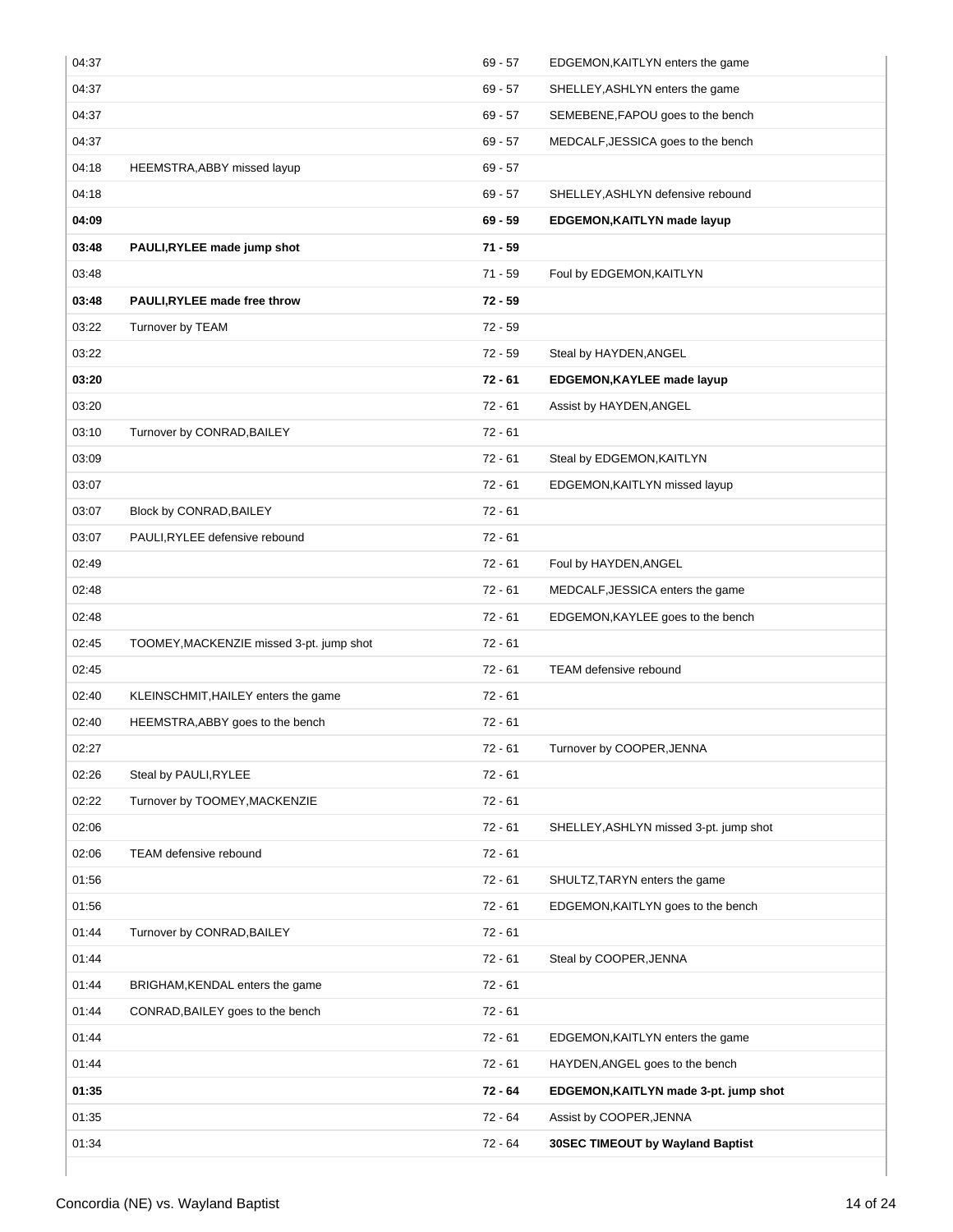| 01:34 | CONRAD, BAILEY enters the game        | $72 - 64$ |                                         |
|-------|---------------------------------------|-----------|-----------------------------------------|
| 01:34 | KLEINSCHMIT, HAILEY goes to the bench | 72 - 64   |                                         |
| 01:34 |                                       | $72 - 64$ | HAYDEN, ANGEL enters the game           |
| 01:34 |                                       | $72 - 64$ | SHULTZ, TARYN goes to the bench         |
| 01:24 |                                       | 72 - 64   | Foul by EDGEMON, KAITLYN                |
| 01:17 |                                       | 72 - 64   | Foul by SHELLEY, ASHLYN                 |
| 01:17 | <b>CONRAD, BAILEY made free throw</b> | $73 - 64$ |                                         |
| 01:17 | CONRAD, BAILEY missed free throw      | $73 - 64$ |                                         |
| 01:17 |                                       | $73 - 64$ | EDGEMON, KAYLEE defensive rebound       |
| 01:17 | KLEINSCHMIT, HAILEY enters the game   | $73 - 64$ |                                         |
| 01:17 | BRIGHAM, KENDAL goes to the bench     | $73 - 64$ |                                         |
| 01:17 |                                       | 73 - 64   | EDGEMON, KAYLEE enters the game         |
| 01:17 |                                       | $73 - 64$ | HAYDEN, ANGEL goes to the bench         |
| 01:11 |                                       | 73 - 64   | EDGEMON, KAITLYN missed 3-pt. jump shot |
| 01:11 | PAULI, RYLEE defensive rebound        | $73 - 64$ |                                         |
| 01:04 | Turnover by PAULI, RYLEE              | $73 - 64$ |                                         |
| 01:04 |                                       | 73 - 64   | Steal by EDGEMON, KAITLYN               |
| 00:58 |                                       | 73 - 66   | EDGEMON, KAYLEE made layup              |
| 00:58 |                                       | 73 - 66   | Assist by COOPER, JENNA                 |
| 00:52 |                                       | $73 - 66$ | Foul by EDGEMON, KAITLYN                |
| 00:52 | RUSHTON, TAYSHA missed free throw     | 73 - 66   |                                         |
| 00:52 | <b>TEAM</b> deadball rebound          | 73 - 66   |                                         |
| 00:52 | RUSHTON, TAYSHA missed free throw     | $73 - 66$ |                                         |
| 00:52 |                                       | $73 - 66$ | EDGEMON, KAITLYN defensive rebound      |
| 00:46 |                                       | 73 - 66   | MEDCALF, JESSICA missed 3-pt. jump shot |
| 00:46 | RUSHTON, TAYSHA defensive rebound     | 73 - 66   |                                         |
| 00:43 |                                       | $73 - 66$ | Foul by COOPER, JENNA                   |
| 00:43 | RUSHTON, TAYSHA made free throw       | $74 - 66$ |                                         |
| 00:43 | RUSHTON, TAYSHA made free throw       | $75 - 66$ |                                         |
| 00:30 |                                       | $75 - 66$ | EDGEMON, KAITLYN missed 3-pt. jump shot |
| 00:30 | PAULI, RYLEE defensive rebound        | $75 - 66$ |                                         |
| 00:28 |                                       | 75 - 66   | Foul by EDGEMON, KAYLEE                 |
| 00:28 | PAULI, RYLEE missed free throw        | $75 - 66$ |                                         |
| 00:28 | <b>TEAM</b> deadball rebound          | $75 - 66$ |                                         |
| 00:28 | PAULI, RYLEE made free throw          | $76 - 66$ |                                         |
|       |                                       |           |                                         |
| 00:18 |                                       | 76 - 66   | COOPER, JENNA missed 3-pt. jump shot    |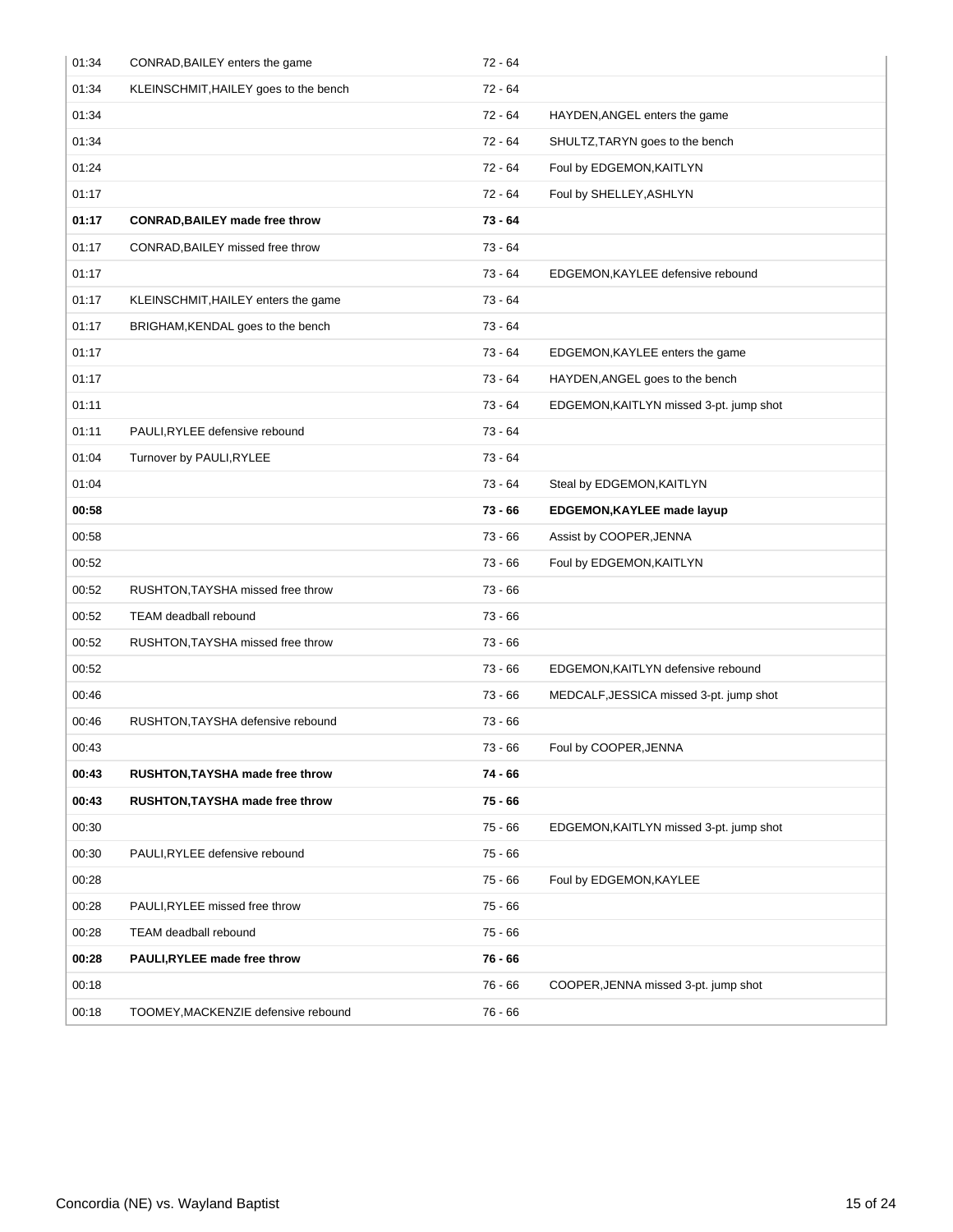### **Team Summary**

## **Team Statistics**

| <b>STAT</b>             | CONCORDIA (NE)           | <b>WAYLAND BAPTIST</b>   |
|-------------------------|--------------------------|--------------------------|
| <b>Field Goal</b>       | 27-62                    | 24-67                    |
| Field Goal %            | 43.5%                    | 35.8%                    |
| 3 Point                 | 12-30                    | $6 - 30$                 |
| 3 Point %               | 40.0%                    | 20.0%                    |
| Free Throw              | $10 - 15$                | $12 - 14$                |
| Free Throw %            | 66.7%                    | 85.7%                    |
| Rebounds                | 39                       | 40                       |
| <b>Assists</b>          | 18                       | 18                       |
| Turnovers               | 17                       | 13                       |
| Points Off Turnovers    | 13                       | 20                       |
| 2nd Chance Points       | 10                       | 6                        |
| Points In The Paint     | 28                       | 26                       |
| <b>Fastbreak Points</b> | 11                       | 9                        |
| <b>Bench Points</b>     | 32                       | 8                        |
| Largest Lead            | 18                       | 0                        |
| Time Of Largest Lead    | 2nd-08:27                | $\overline{\phantom{a}}$ |
| Trends                  | Ties: 0; Lead Changes: 0 |                          |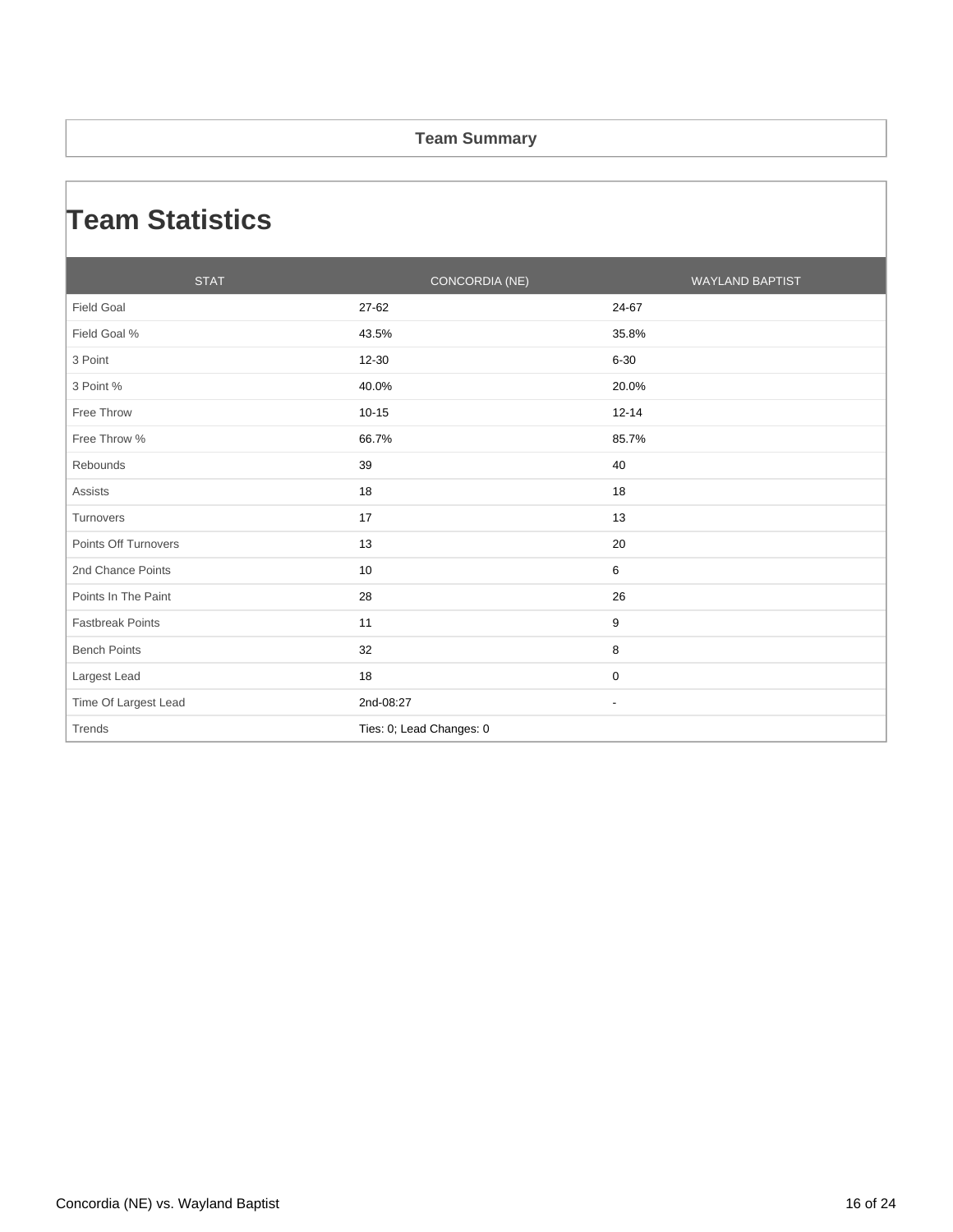### **1st Qtr Box**

# **Concordia (NE)**

| <b>PLAYER</b>           | <b>MIN</b> | FGM-A     | 3PM-A   | FTM-A   | <b>OREB</b>  | <b>DREB</b>    | <b>REB</b>     | <b>AST</b>     | <b>STL</b>     | <b>BLK</b>   | <b>TO</b>    | <b>PF</b>    | <b>PTS</b>     |
|-------------------------|------------|-----------|---------|---------|--------------|----------------|----------------|----------------|----------------|--------------|--------------|--------------|----------------|
| <b>STARTERS</b>         |            |           |         |         |              |                |                |                |                |              |              |              |                |
| 02 - Bailey Conrad      | 4          | $0 - 1$   | $0 - 1$ | $0-0$   | 0            | $\overline{2}$ | $\overline{2}$ | 3              | 0              | $\mathbf 0$  | $\mathbf 0$  | $\mathbf{1}$ | $\mathbf 0$    |
| 04 - Taysha Rushton     | 8          | $3-6$     | $2 - 3$ | $1 - 2$ | 0            | 0              | 0              | $\overline{2}$ | $\mathbf{1}$   | 0            | $\mathbf 0$  | $\mathbf 0$  | 9              |
| 12 - Lauren Baker       | 4          | $0 - 1$   | $0-0$   | $0-0$   | 0            | $\mathbf 0$    | 0              | $\mathbf 0$    | $\mathbf 0$    | $\mathbf 0$  | $\mathbf 0$  | $\mathbf 0$  | $\mathbf 0$    |
| 13 - Abby Heemstra      | 8          | $2 - 2$   | $0-0$   | $0 - 0$ | $\mathbf{1}$ | $\mathbf 0$    | $\mathbf{1}$   | $\mathbf 0$    | 0              | $\mathbf 0$  | $\mathbf 0$  | $\mathbf 0$  | $\overline{4}$ |
| 25 - Rylee Pauli        | 8          | $1 - 2$   | $0-0$   | $0 - 0$ | 1            | $\overline{2}$ | 3              | $\overline{2}$ | 0              | $\mathbf{1}$ | 0            | $\mathbf 0$  | $\overline{2}$ |
| <b>RESERVES</b>         |            |           |         |         |              |                |                |                |                |              |              |              |                |
| 00 - Mackenzie Toomey   | 6          | $2 - 2$   | $0-0$   | $0-0$   | 0            | $\mathbf 0$    | $\mathbf 0$    | $\mathbf 0$    | 0              | $\mathbf 0$  | $\mathbf 0$  | 0            | 4              |
| 03 - Taylor Farrell     | 4          | $1 - 2$   | $1 - 1$ | $0-0$   | 0            | $\mathbf{1}$   | $\mathbf{1}$   | $\Omega$       | $\overline{2}$ | $\Omega$     | $\Omega$     | $\mathbf 0$  | 3              |
| 32 - Kendal Brigham     | 5          | $2 - 4$   | $2 - 4$ | $0-0$   | 0            | $\mathbf 0$    | 0              | $\mathbf 0$    | $\mathbf 0$    | 0            | 0            | $\mathbf 0$  | 6              |
| 34 - Hailey Kleinschmit | 0          | $0-0$     | $0-0$   | $0 - 0$ | 0            | $\mathbf 0$    | $\mathbf 0$    | $\Omega$       | $\Omega$       | $\Omega$     | $\Omega$     | $\mathbf 0$  | 0              |
| 35 - Sadie Powell       | 4          | $0 - 0$   | $0-0$   | $0 - 0$ | 0            | 2              | $\overline{2}$ | $\Omega$       | $\Omega$       | $\Omega$     | $\mathbf{1}$ | $\mathbf 0$  | $\mathbf 0$    |
| TM - Team               |            |           |         |         | 0            | $\mathbf{1}$   | $\mathbf{1}$   |                |                |              | 1            | 0            |                |
| <b>TOTALS</b>           |            | $11 - 20$ | $5-9$   | $1 - 2$ | $\mathbf 2$  | 7              | 9              | $\overline{7}$ | 3              | $\mathbf{1}$ | 1            | 1            | 28             |
|                         |            | 55.0%     | 55.6%   | 50.0%   |              |                |                |                |                |              |              |              |                |

## **Wayland Baptist**

| <b>PLAYER</b>        | <b>MIN</b>     | FGM-A    | 3PM-A   | FTM-A   | <b>OREB</b>    | <b>DREB</b>    | <b>REB</b>     | <b>AST</b>   | <b>STL</b>   | <b>BLK</b>  | <b>TO</b>      | PF          | <b>PTS</b>     |
|----------------------|----------------|----------|---------|---------|----------------|----------------|----------------|--------------|--------------|-------------|----------------|-------------|----------------|
| <b>STARTERS</b>      |                |          |         |         |                |                |                |              |              |             |                |             |                |
| 11 - Kaitlyn Edgemon | 6              | $0 - 3$  | $0-0$   | $2 - 2$ | $\overline{2}$ | $\overline{2}$ | 4              | 2            | $\mathbf 0$  | $\mathbf 0$ | 1              | $\mathbf 0$ | $\overline{2}$ |
| 15 - Angel Hayden    | 8              | $0-0$    | $0-0$   | $0-0$   | $\mathbf 0$    | 0              | 0              | 0            | $\mathbf{1}$ | $\mathbf 0$ | $\mathbf 1$    | 0           | 0              |
| 23 - Ashlyn Shelley  | 9              | $0 - 2$  | $0 - 2$ | $0-0$   | 0              | 0              | 0              | $\mathbf{1}$ | $\mathbf 0$  | $\mathbf 0$ | 0              | 0           | 0              |
| 33 - Jenna Cooper    | 10             | $1 - 5$  | $0 - 1$ | $0-0$   | 2              | 0              | $\overline{2}$ | $\mathbf 0$  | $\mathbf 0$  | $\mathbf 0$ | 1              | 0           | $\overline{2}$ |
| 34 - Kaylee Edgemon  | 8              | $3-6$    | $1 - 2$ | $0-0$   | 0              | 1              | 1              | 0            | 0            | $\mathbf 0$ | 0              | 0           | $\overline{7}$ |
| <b>RESERVES</b>      |                |          |         |         |                |                |                |              |              |             |                |             |                |
| 01 - Taryn Shultz    | 2              | $0 - 1$  | $0 - 1$ | $0-0$   | $\mathbf 0$    | 0              | 0              | $\mathbf 0$  | $\mathbf{1}$ | $\mathbf 0$ | $\mathbf 0$    | 0           | 0              |
| 13 - Jessica Medcalf | $\overline{7}$ | $0 - 1$  | $0 - 1$ | $0-0$   | $\mathbf 0$    | 1              | 1              | $\mathbf 0$  | $\mathbf 0$  | $\mathbf 0$ | $\mathbf 0$    | 0           | 0              |
| 14 - Lara Mason      | 4              | $0-0$    | $0-0$   | $0-0$   | $\mathbf 0$    | 1              | 1              | $\mathbf 0$  | $\mathbf 0$  | $\mathbf 0$ | 1              | $\mathbf 0$ | $\mathbf 0$    |
| 22 - Fapou Semebene  | $\overline{7}$ | $0-0$    | $0-0$   | $0-0$   | 0              | 1              | $\mathbf{1}$   | 0            | $\mathbf 0$  | $\mathbf 0$ | $\overline{1}$ | 0           | 0              |
| TM - Team            |                |          |         |         | $\mathbf{1}$   | 1              | $\overline{2}$ |              |              |             | $\mathbf 0$    | 0           |                |
| <b>TOTALS</b>        |                | $4 - 18$ | $1 - 7$ | $2 - 2$ | 4              | 6              | 10             | 3            | $\mathbf{2}$ | 0           | 5              | 0           | 11             |

#### Concordia (NE) vs. Wayland Baptist 17 of 24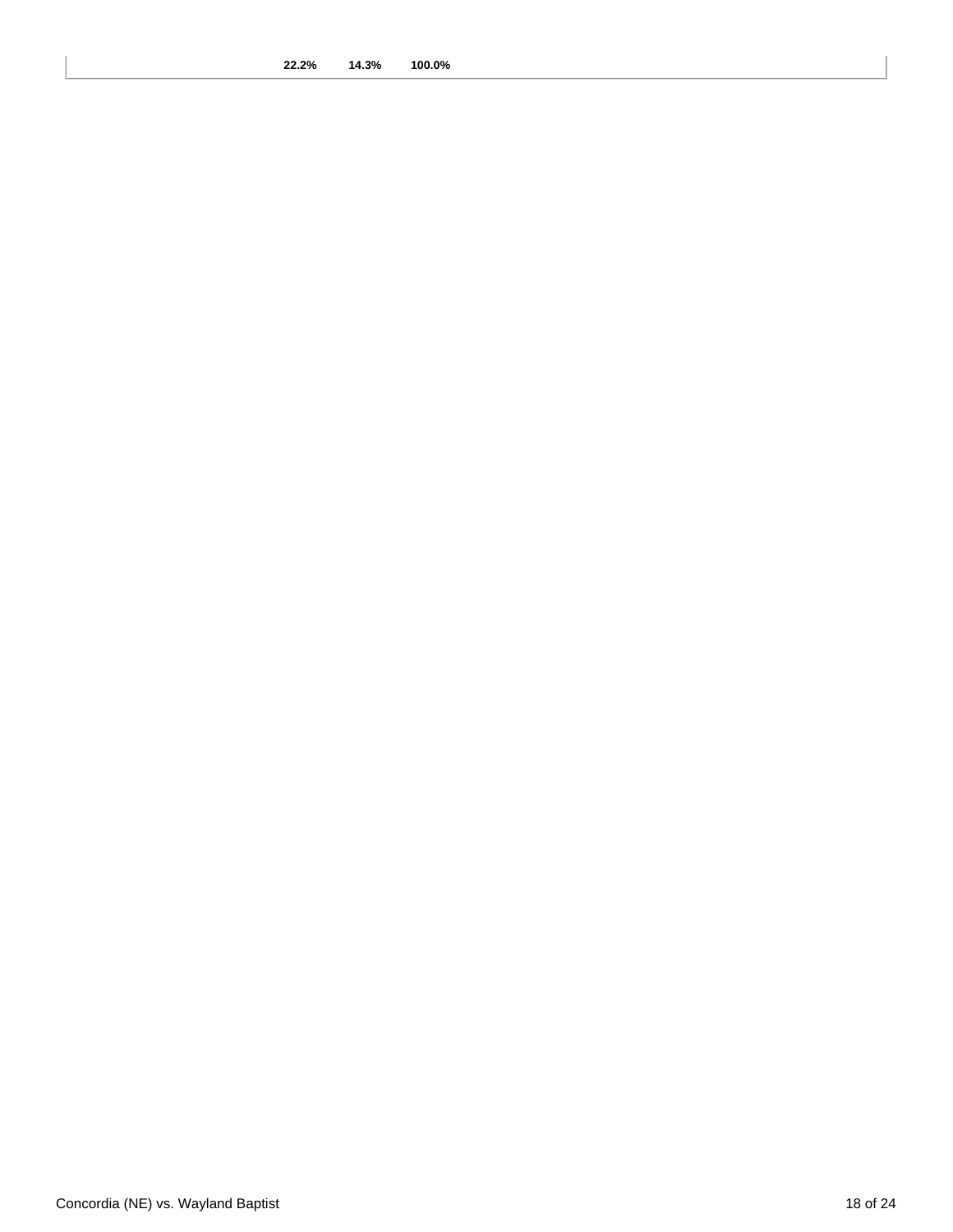### **2nd Qtr Box**

# **Concordia (NE)**

| <b>PLAYER</b>           | <b>MIN</b>     | FGM-A    | 3PM-A   | FTM-A   | <b>OREB</b>  | <b>DREB</b>    | <b>REB</b>     | <b>AST</b>     | <b>STL</b>              | <b>BLK</b>     | <b>TO</b>    | PF           | <b>PTS</b>              |
|-------------------------|----------------|----------|---------|---------|--------------|----------------|----------------|----------------|-------------------------|----------------|--------------|--------------|-------------------------|
| <b>STARTERS</b>         |                |          |         |         |              |                |                |                |                         |                |              |              |                         |
| 02 - Bailey Conrad      | $\overline{7}$ | $0 - 1$  | $0 - 1$ | $2 - 2$ | 0            | $\overline{2}$ | $\overline{2}$ | $\overline{2}$ | 0                       | 0              | $\mathbf{1}$ | $\mathbf 0$  | $\overline{2}$          |
| 04 - Taysha Rushton     | 10             | $1 - 3$  | $0 - 2$ | $0-0$   | $\mathbf 0$  | $\mathbf 0$    | $\mathbf 0$    | $\overline{2}$ | $\mathbf 0$             | $\mathbf 0$    | $\mathbf{1}$ | 0            | $\overline{\mathbf{c}}$ |
| 12 - Lauren Baker       | 3              | $1 - 2$  | $1 - 1$ | $0 - 0$ | 0            | $\mathbf 0$    | $\mathbf 0$    | $\mathbf 0$    | 0                       | $\overline{2}$ | $\mathbf{1}$ | 0            | 3                       |
| 13 - Abby Heemstra      | $\overline{4}$ | $1 - 1$  | $0-0$   | $1 - 1$ | 0            | $\Omega$       | $\Omega$       | $\Omega$       | $\Omega$                | $\Omega$       | $\Omega$     | $\mathbf{1}$ | 3                       |
| 25 - Rylee Pauli        | $\overline{7}$ | $1 - 1$  | $0-0$   | $0-0$   | $\mathbf{1}$ | 0              | 1              | $\mathbf 0$    | 1                       | 0              | 0            | 3            | $\overline{2}$          |
| <b>RESERVES</b>         |                |          |         |         |              |                |                |                |                         |                |              |              |                         |
| 00 - Mackenzie Toomey   | $\overline{7}$ | $0 - 2$  | $0 - 0$ | $0 - 0$ | 0            | $\mathbf 0$    | $\mathbf 0$    | $\overline{2}$ | 0                       | $\Omega$       | $\mathbf 0$  | $\mathbf{1}$ | $\mathbf 0$             |
| 03 - Taylor Farrell     | 5              | $3 - 4$  | $3 - 4$ | $0-0$   | 0            | $\mathbf 0$    | $\mathbf 0$    | $\mathbf 0$    | $\mathbf{1}$            | 0              | $\mathbf 0$  | 0            | 9                       |
| 32 - Kendal Brigham     | 3              | $0-0$    | $0-0$   | $0-0$   | $\mathbf 0$  | 0              | $\mathbf 0$    | 0              | $\mathbf 0$             | $\mathbf 0$    | 0            | 0            | $\mathbf 0$             |
| 34 - Hailey Kleinschmit | $\mathbf{1}$   | $0 - 1$  | $0-0$   | $0 - 0$ | 0            | $\mathbf 0$    | $\mathbf 0$    | $\mathbf 0$    | 0                       | $\mathbf 0$    | $\mathbf 0$  | 0            | $\mathbf 0$             |
| 35 - Sadie Powell       | 3              | $0-0$    | $0 - 0$ | $0-0$   | 0            | $\mathbf 0$    | $\mathbf 0$    | $\Omega$       | $\Omega$                | $\Omega$       | $\mathbf{1}$ | 0            | $\mathbf 0$             |
| TM - Team               |                |          |         |         | 0            | $\mathbf{1}$   | 1              |                |                         |                | $\mathbf 0$  | $\pmb{0}$    |                         |
| <b>TOTALS</b>           |                | $7 - 15$ | $4 - 8$ | $3 - 3$ | $\mathbf{1}$ | $\mathbf{2}$   | 3              | 6              | $\overline{\mathbf{2}}$ | $\mathbf{2}$   | 4            | 5            | 21                      |
|                         |                | 46.7%    | 50.0%   | 100.0%  |              |                |                |                |                         |                |              |              |                         |

## **Wayland Baptist**

| <b>PLAYER</b>        | <b>MIN</b>     | FGM-A    | 3PM-A   | FTM-A   | <b>OREB</b>  | <b>DREB</b>    | <b>REB</b>   | <b>AST</b>   | <b>STL</b>       | <b>BLK</b>   | <b>TO</b>    | PF             | <b>PTS</b>     |
|----------------------|----------------|----------|---------|---------|--------------|----------------|--------------|--------------|------------------|--------------|--------------|----------------|----------------|
| <b>STARTERS</b>      |                |          |         |         |              |                |              |              |                  |              |              |                |                |
| 11 - Kaitlyn Edgemon | 9              | $1 - 4$  | $0-0$   | $2 - 2$ | 1            | $\mathbf{1}$   | 2            | $\mathbf 0$  | 0                | $\mathbf{1}$ | $\mathbf{1}$ | 0              | 4              |
| 15 - Angel Hayden    | 9              | $4 - 5$  | $1 - 2$ | $0-0$   | 0            | 0              | 0            | $\mathbf{1}$ | $\overline{2}$   | 0            | 0            | 0              | 9              |
| 23 - Ashlyn Shelley  | 7              | $0 - 1$  | $0 - 1$ | $0-0$   | $\mathbf 0$  | $\mathbf 0$    | $\mathbf 0$  | $\mathbf{1}$ | $\mathbf 0$      | $\mathbf 0$  | $\mathbf 0$  | $\mathbf{1}$   | $\mathbf 0$    |
| 33 - Jenna Cooper    | 8              | $1 - 1$  | $0-0$   | $4 - 4$ | $\mathbf{1}$ | $\overline{2}$ | 3            | 3            | $\mathbf 0$      | $\mathbf 0$  | $\mathbf{1}$ | $\mathbf 0$    | 6              |
| 34 - Kaylee Edgemon  | 5              | $0-0$    | $0-0$   | $1 - 2$ | $\mathbf 0$  | $\mathbf 0$    | $\mathbf 0$  | 1            | $\mathbf 0$      | $\mathbf 0$  | 1            | $\mathbf 0$    | 1              |
| <b>RESERVES</b>      |                |          |         |         |              |                |              |              |                  |              |              |                |                |
| 01 - Taryn Shultz    | 0              | $0-0$    | $0-0$   | $0-0$   | 0            | $\mathbf 0$    | 0            | $\mathbf 0$  | $\mathbf 0$      | 0            | 0            | 0              | 0              |
| 13 - Jessica Medcalf | 5              | $2 - 2$  | $2 - 2$ | $0-0$   | 0            | 0              | 0            | $\mathbf 0$  | $\boldsymbol{0}$ | 0            | 0            | 0              | 6              |
| 14 - Lara Mason      | $\overline{2}$ | $0-0$    | $0-0$   | $0-0$   | $\mathbf 0$  | $\mathbf 0$    | 0            | $\mathbf 0$  | $\mathbf 0$      | $\mathbf 0$  | $\mathbf 0$  | 0              | $\mathbf 0$    |
| 22 - Fapou Semebene  | 3              | $1 - 1$  | $0-0$   | $0-0$   | $\mathbf 0$  | $\mathbf{1}$   | $\mathbf{1}$ | $\mathbf 0$  | $\mathbf 0$      | 0            | $\mathbf 0$  | $\overline{1}$ | $\overline{2}$ |
| TM - Team            |                |          |         |         | 1            | 2              | 3            |              |                  |              | 0            | $\mathbf 0$    |                |
| <b>TOTALS</b>        |                | $9 - 14$ | $3-5$   | $7 - 8$ | $\mathbf{2}$ | 4              | 6            | 6            | $\mathbf{2}$     | 1            | 3            | $\mathbf{2}$   | 28             |

#### Concordia (NE) vs. Wayland Baptist 19 of 24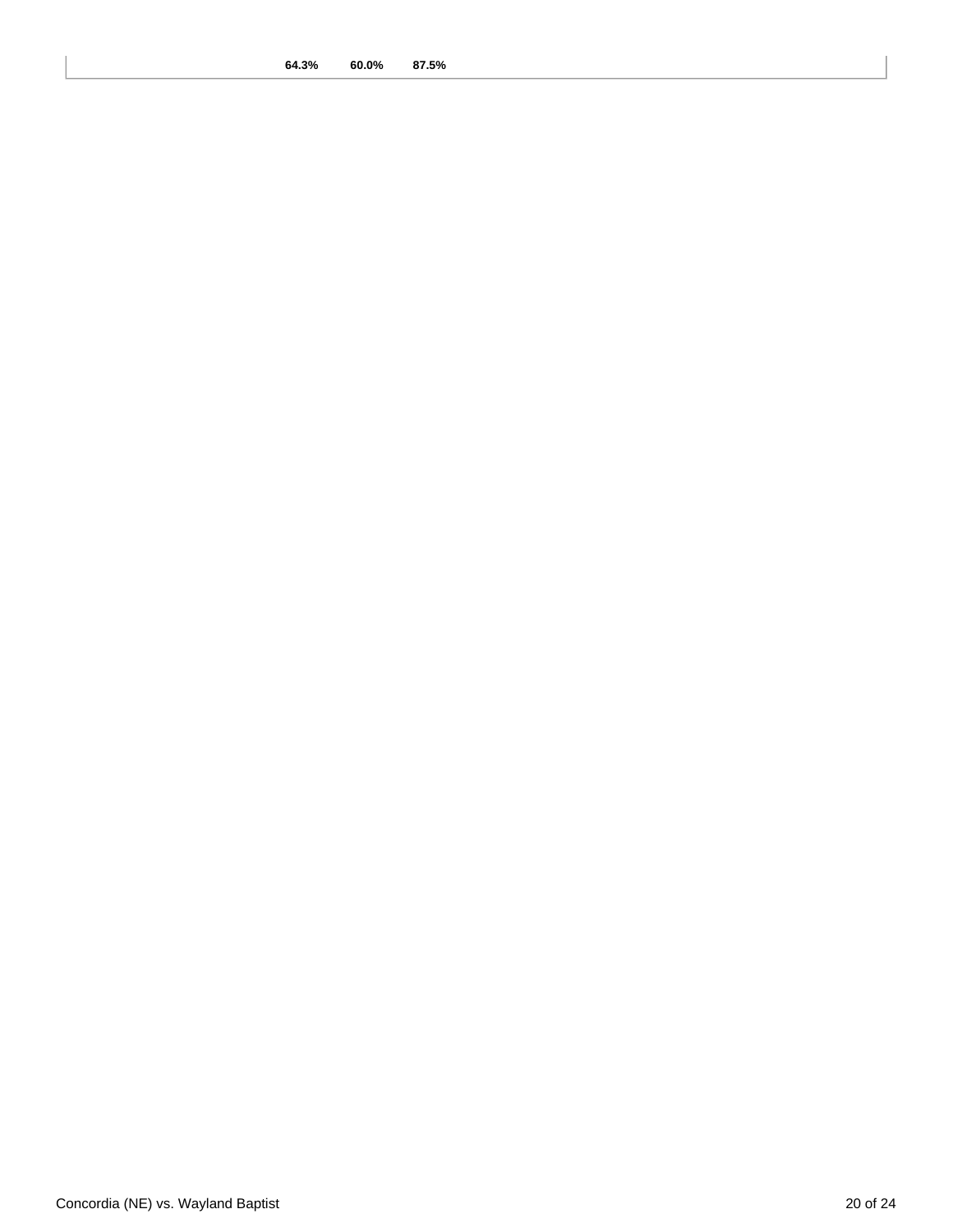### **3rd Qtr Box**

# **Concordia (NE)**

| <b>PLAYER</b>           | <b>MIN</b>     | FGM-A    | 3PM-A   | FTM-A   | <b>OREB</b> | <b>DREB</b>    | <b>REB</b>   | <b>AST</b>   | <b>STL</b>  | <b>BLK</b>  | <b>TO</b>    | <b>PF</b>    | <b>PTS</b>     |
|-------------------------|----------------|----------|---------|---------|-------------|----------------|--------------|--------------|-------------|-------------|--------------|--------------|----------------|
| <b>STARTERS</b>         |                |          |         |         |             |                |              |              |             |             |              |              |                |
| 02 - Bailey Conrad      | 6              | $0 - 2$  | $0 - 1$ | $0-0$   | 0           | $\mathbf 0$    | $\mathbf 0$  | $\mathbf{1}$ | 0           | 0           | $\mathbf{1}$ | $\mathbf{1}$ | 0              |
| 04 - Taysha Rushton     | $\overline{7}$ | $1 - 4$  | $0 - 1$ | $0-0$   | $\mathbf 0$ | 1              | $\mathbf{1}$ | $\mathbf{1}$ | $\mathbf 0$ | $\mathbf 0$ | 2            | $\mathbf 0$  | 2              |
| 12 - Lauren Baker       | 6              | $1 - 2$  | $1 - 2$ | $0-0$   | $\mathbf 0$ | $\mathbf 0$    | $\mathbf 0$  | $\mathbf 0$  | 0           | $\mathbf 0$ | $\mathbf 0$  | $\mathbf 0$  | 3              |
| 13 - Abby Heemstra      | 6              | $1 - 1$  | $0-0$   | $0-0$   | 3           | $\overline{2}$ | 5            | $\mathbf{1}$ | 0           | $\mathbf 0$ | $\mathbf{1}$ | 3            | $\overline{2}$ |
| 25 - Rylee Pauli        | $\overline{2}$ | $0-0$    | $0-0$   | $0-0$   | 0           | 1              | 1            | 0            | 0           | 0           | $\mathbf{1}$ | $\mathbf{1}$ | 0              |
| <b>RESERVES</b>         |                |          |         |         |             |                |              |              |             |             |              |              |                |
| 00 - Mackenzie Toomey   | $\overline{7}$ | $0 - 2$  | $0 - 1$ | $0-0$   | $\mathbf 0$ | 1              | 1            | $\mathbf 0$  | 0           | $\mathbf 0$ | $\mathbf 0$  | $\mathbf 0$  | $\mathbf 0$    |
| 03 - Taylor Farrell     | 6              | $2 - 3$  | $0 - 1$ | $1 - 1$ | $\mathbf 0$ | $\mathbf 0$    | $\mathbf 0$  | $\mathbf 0$  | 0           | $\mathbf 0$ | $\mathbf 0$  | $\mathbf 0$  | 5              |
| 32 - Kendal Brigham     | 3              | $0-0$    | $0-0$   | $0-0$   | 0           | 1              | 1            | $\mathbf{1}$ | 0           | 0           | $\mathbf 0$  | $\mathbf 0$  | 0              |
| 34 - Hailey Kleinschmit | 5              | $0 - 1$  | $0-0$   | $0-0$   | $\mathbf 0$ | $\overline{2}$ | 2            | $\mathbf 0$  | 0           | $\mathbf 0$ | $\mathbf{1}$ | $\mathbf 0$  | $\mathbf 0$    |
| 35 - Sadie Powell       | $\overline{2}$ | $1 - 1$  | $1 - 1$ | $0-0$   | 0           | 1              | $\mathbf{1}$ | $\mathbf 0$  | 0           | $\mathbf 0$ | $\mathbf 0$  | $\mathbf 0$  | 3              |
| TM - Team               |                |          |         |         | 1           | 1              | 2            |              |             |             | 0            | $\mathbf 0$  |                |
| <b>TOTALS</b>           |                | $6 - 16$ | $2 - 7$ | $1 - 1$ | 3           | 9              | 12           | 4            | $\bf{0}$    | $\bf{0}$    | 6            | 5            | 15             |
|                         |                | 37.5%    | 28.6%   | 100.0%  |             |                |              |              |             |             |              |              |                |

## **Wayland Baptist**

| <b>PLAYER</b>        | <b>MIN</b>     | FGM-A    | 3PM-A   | FTM-A   | <b>OREB</b>    | <b>DREB</b>    | <b>REB</b>     | <b>AST</b>   | <b>STL</b>   | <b>BLK</b>   | <b>TO</b>    | PF           | <b>PTS</b>     |
|----------------------|----------------|----------|---------|---------|----------------|----------------|----------------|--------------|--------------|--------------|--------------|--------------|----------------|
| <b>STARTERS</b>      |                |          |         |         |                |                |                |              |              |              |              |              |                |
| 11 - Kaitlyn Edgemon | 9              | $1 - 3$  | $0 - 1$ | $0-0$   | $\overline{2}$ | 0              | $\overline{2}$ | $\mathbf{1}$ | $\mathbf 0$  | $\mathbf 0$  | $\mathbf 0$  | 0            | 2              |
| 15 - Angel Hayden    | 6              | $1 - 2$  | $0-0$   | $0-0$   | 0              | 0              | 0              | $\mathbf{1}$ | $\mathbf{1}$ | $\mathbf 0$  | $\mathbf 0$  | 0            | $\overline{2}$ |
| 23 - Ashlyn Shelley  | 6              | $0 - 3$  | $0 - 3$ | $0-0$   | 0              | 0              | 0              | 1            | $\mathbf 0$  | $\mathbf 0$  | $\mathbf 0$  | 1            | $\mathbf 0$    |
| 33 - Jenna Cooper    | 9              | $2 - 5$  | $0 - 2$ | $0-0$   | $\mathbf 0$    | $\overline{2}$ | $\overline{2}$ | $\mathbf{1}$ | $\mathbf 0$  | $\mathbf{1}$ | $\mathbf 0$  | 0            | 4              |
| 34 - Kaylee Edgemon  | 8              | $1 - 2$  | $0-0$   | $2 - 2$ | 1              | $\overline{2}$ | 3              | $\mathbf 0$  | $\mathbf 0$  | $\mathbf 0$  | $\mathbf 0$  | 1            | 4              |
| <b>RESERVES</b>      |                |          |         |         |                |                |                |              |              |              |              |              |                |
| 01 - Taryn Shultz    | 4              | $0-0$    | $0-0$   | $0-0$   | $\mathbf 0$    | $\mathbf 0$    | 0              | $\mathbf 0$  | $\mathbf 0$  | $\mathbf 0$  | $\mathbf 0$  | 0            | $\mathbf 0$    |
| 13 - Jessica Medcalf | 2              | $0 - 3$  | $0 - 2$ | $0-0$   | 0              | 0              | 0              | 0            | 0            | $\mathbf 0$  | $\mathbf 0$  | 0            | $\mathbf 0$    |
| 14 - Lara Mason      | 2              | $0-0$    | $0-0$   | $0-0$   | $\mathbf 0$    | $\mathbf 0$    | 0              | $\mathbf 0$  | $\mathbf 0$  | $\mathbf 0$  | $\mathbf{1}$ | 0            | 0              |
| 22 - Fapou Semebene  | $\overline{4}$ | $0-0$    | $0-0$   | $0-0$   | $\mathbf 0$    | $\mathbf 0$    | 0              | $\mathbf 0$  | $\mathbf 0$  | $\mathbf 0$  | $\mathbf 0$  | $\mathbf 0$  | $\mathbf 0$    |
| TM - Team            |                |          |         |         | 0              | 2              | $\overline{2}$ |              |              |              | $\mathbf 0$  | $\mathbf 0$  |                |
| <b>TOTALS</b>        |                | $5 - 18$ | $0-8$   | $2 - 2$ | 3              | 4              | 7              | 4            | 1            | 1            | 1            | $\mathbf{2}$ | 12             |